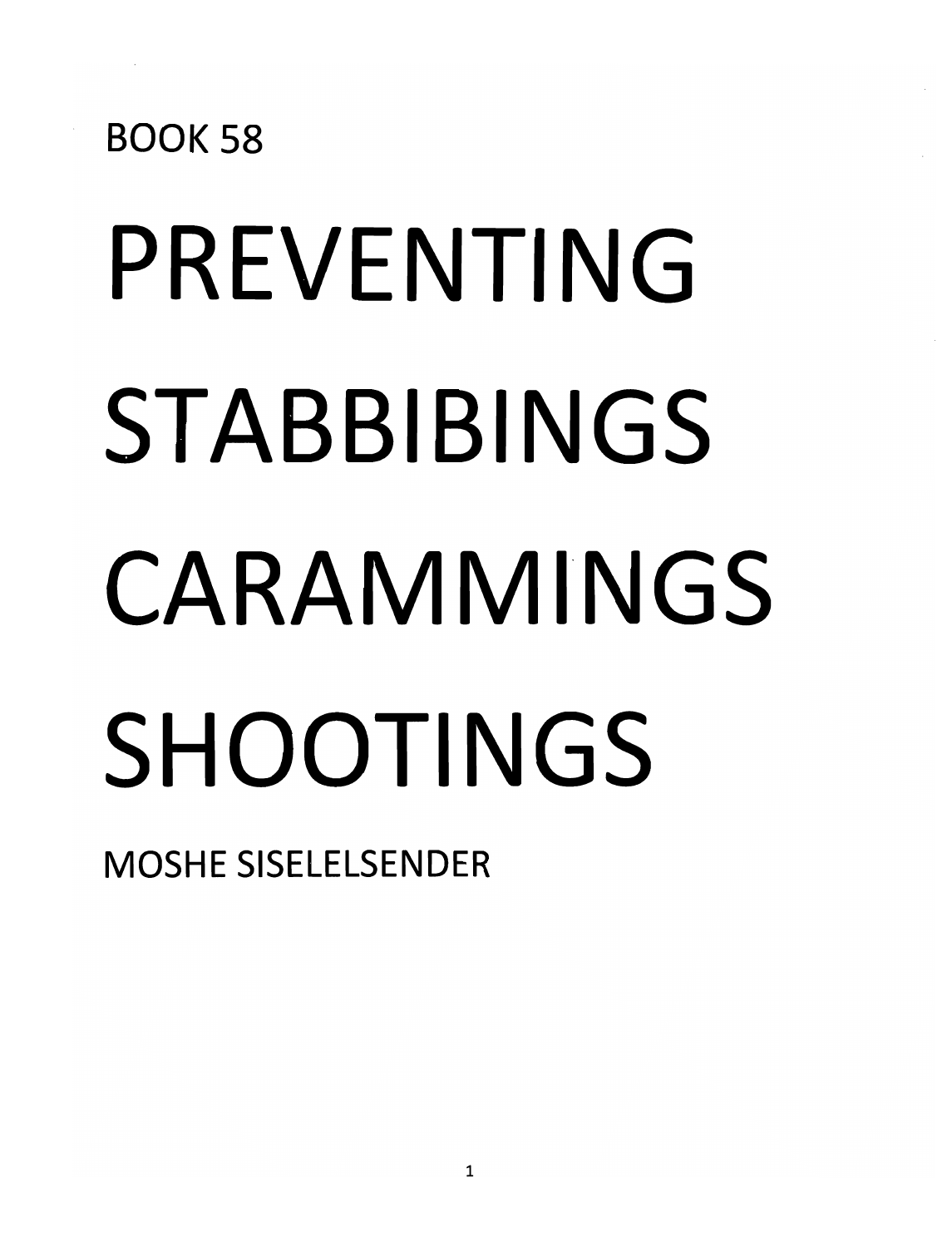# HOW?? SET UP BLOCKS OF STONES OR **ELSE** SET UP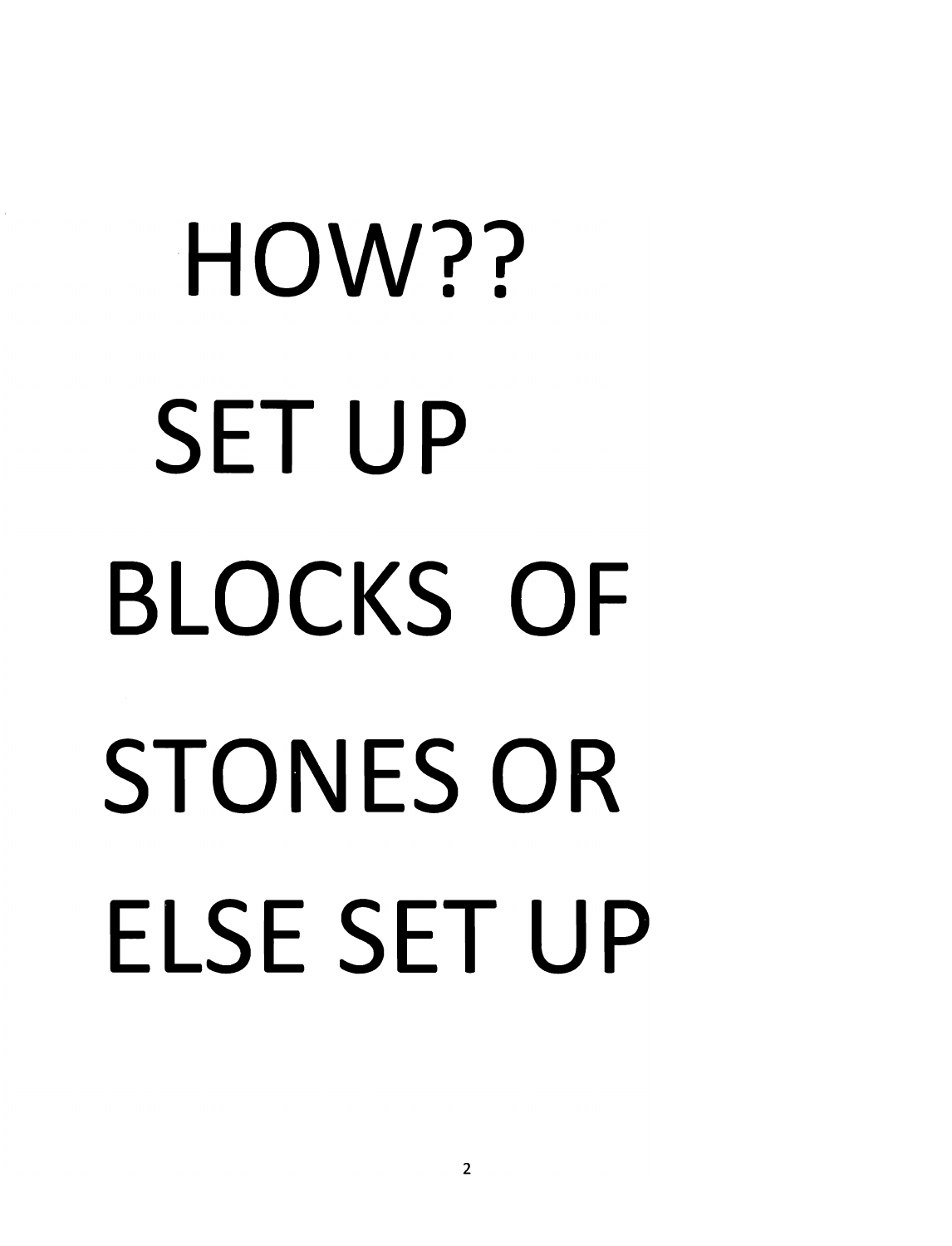# STEEL BARRIERS IN FRONT OF THE POLICE OR SOLDIERS GUARDING THE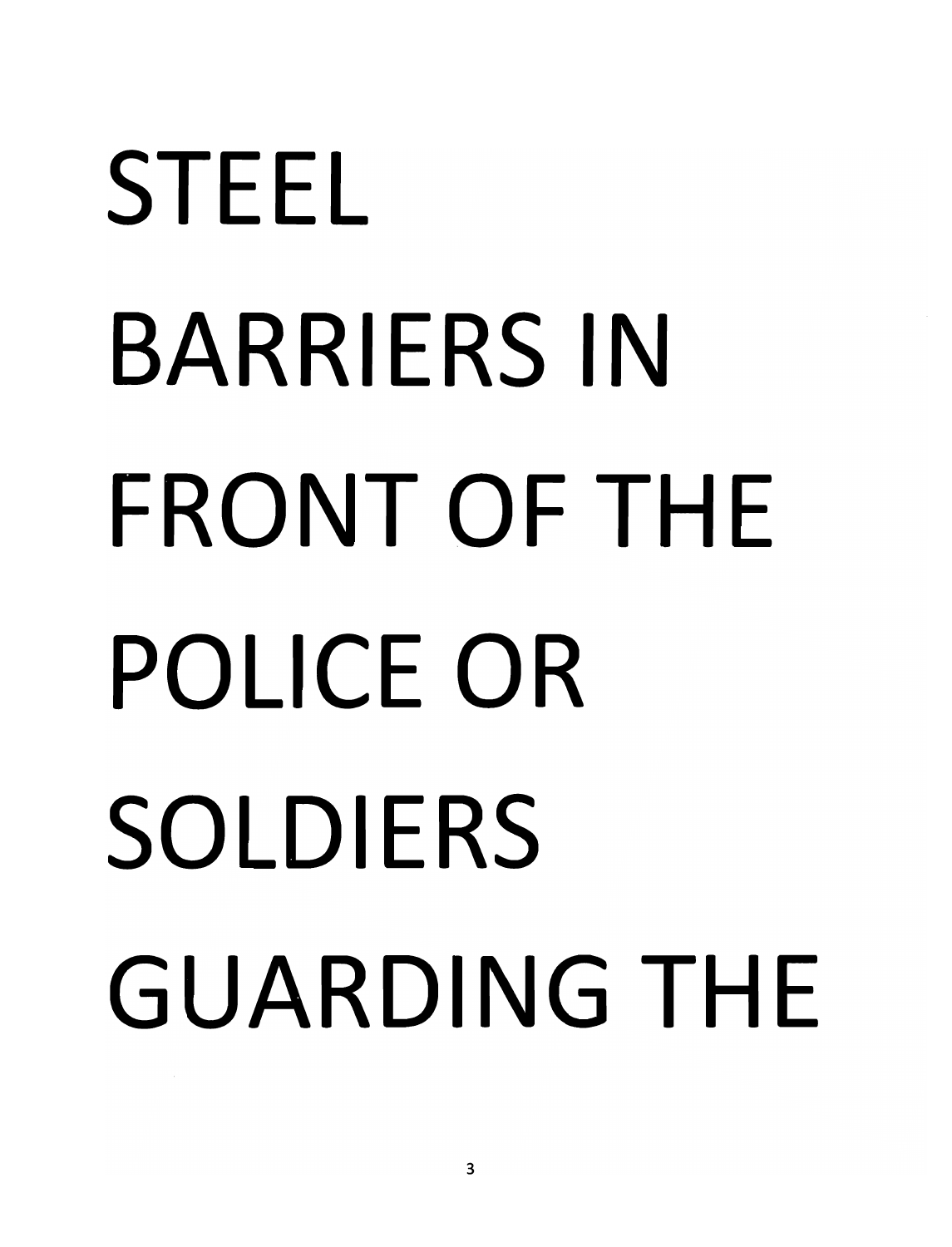#### ENTRANCE TO JUNCTIONS THAT CONNECT ARAB AREAS TO JEWISH AREAS. THE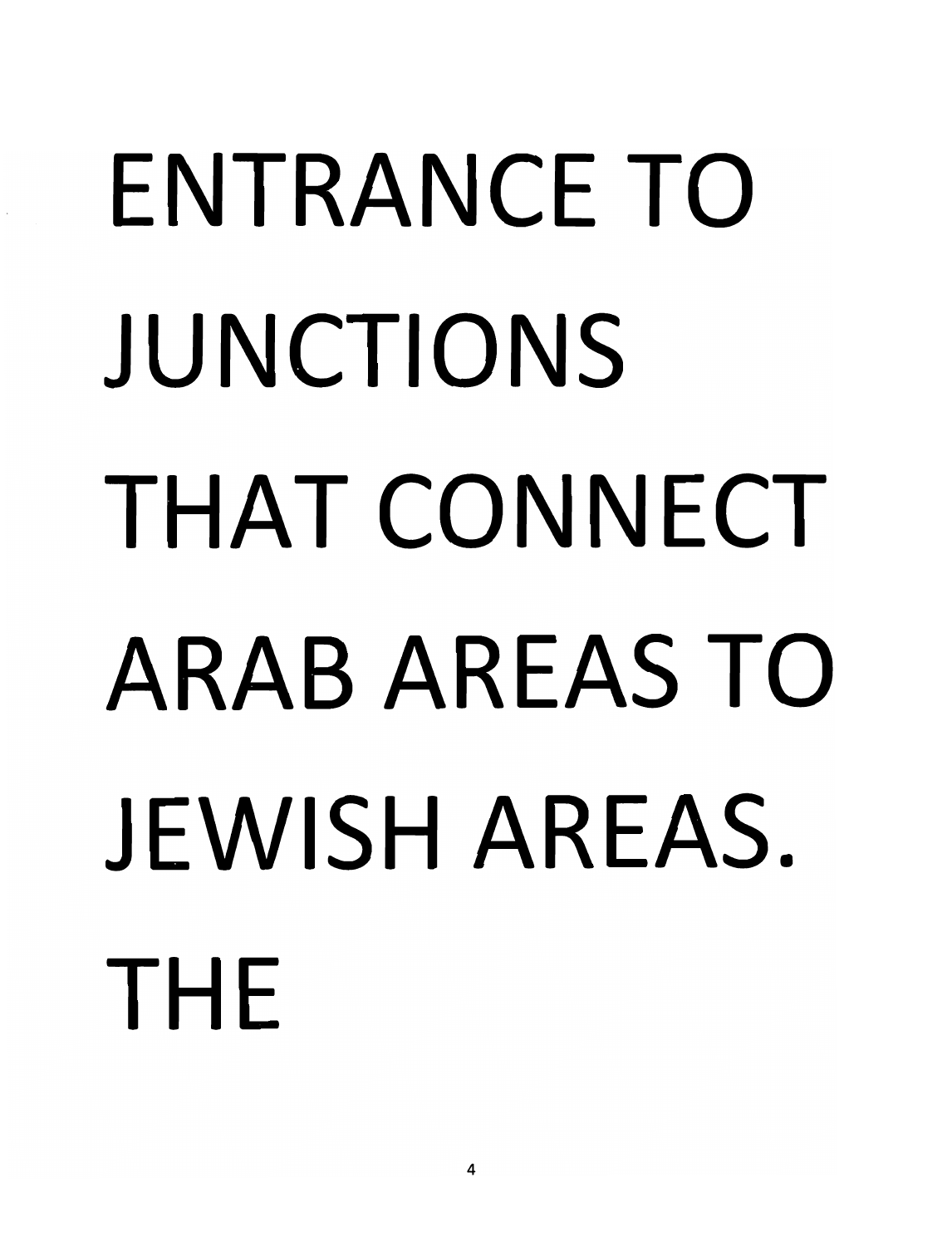### SEPARATION BARRIERS SHOULD BE POWERFUL ENOUGH TO WITHSTAND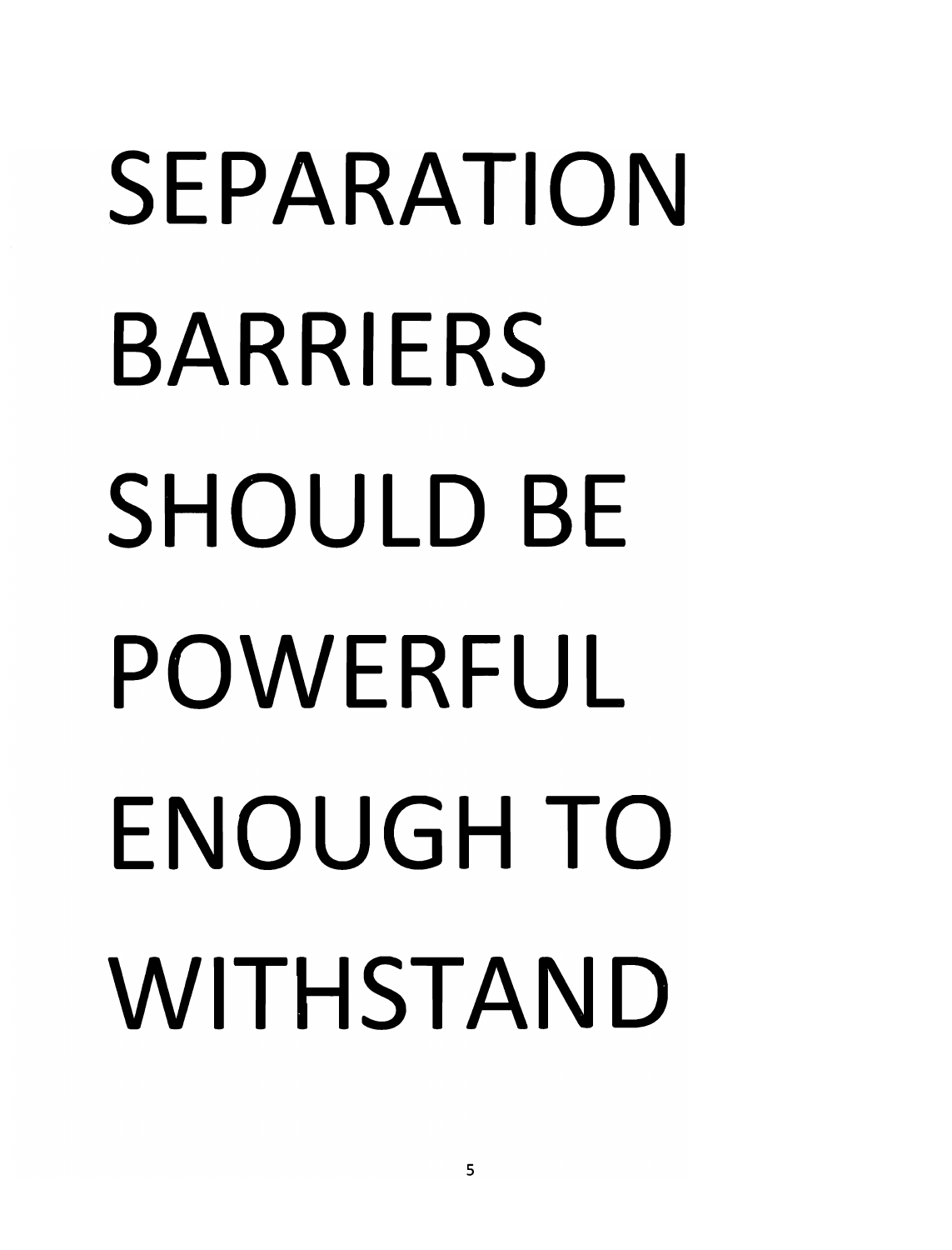### THE IMPACT OF ACAR ACCELLERATED TO TOP SPEED. WHEN THE CAR CRASHES INTO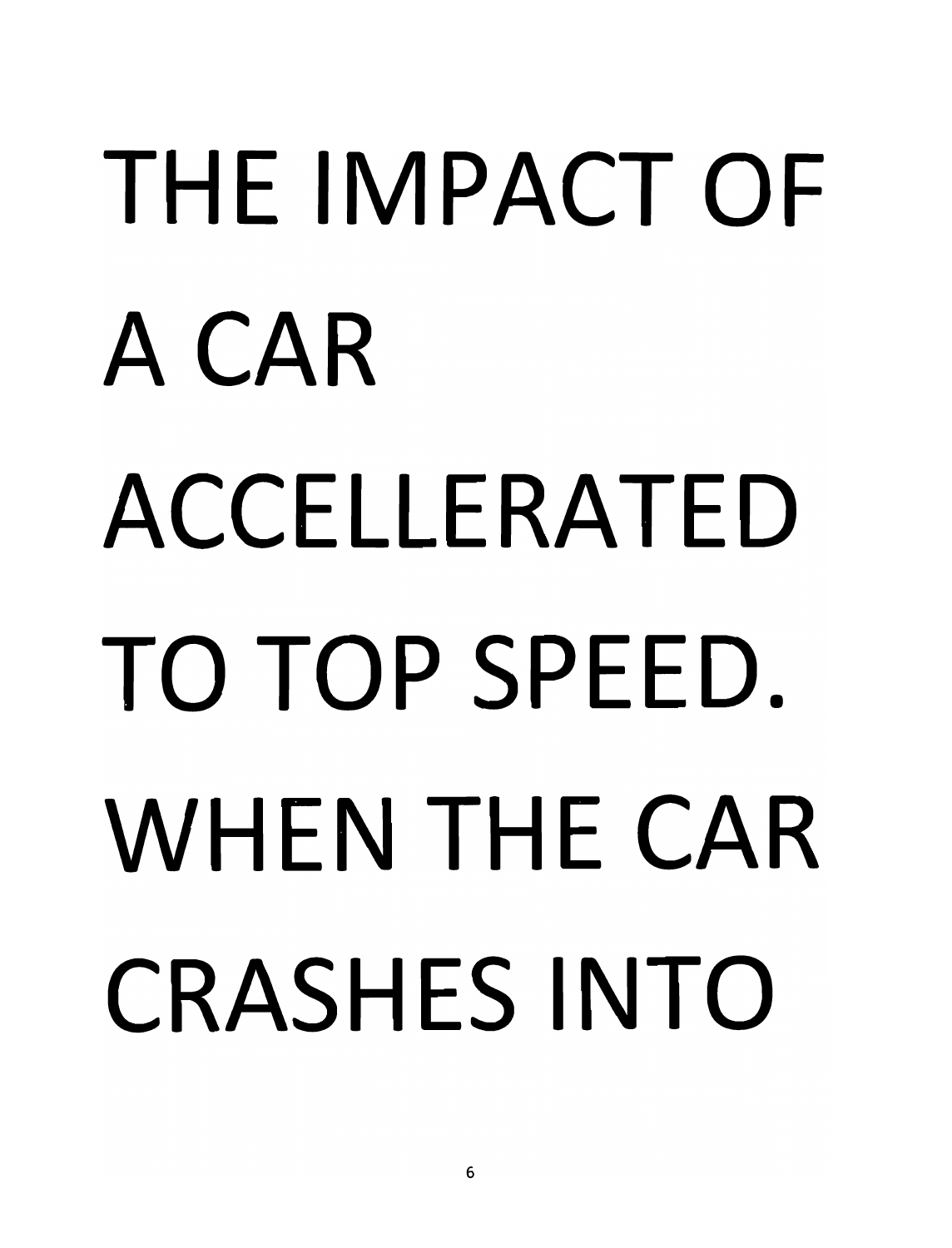# THE IMPACT BARRIER IT WILL SELF DESTROY. IF THE CAR **RAMMINGS**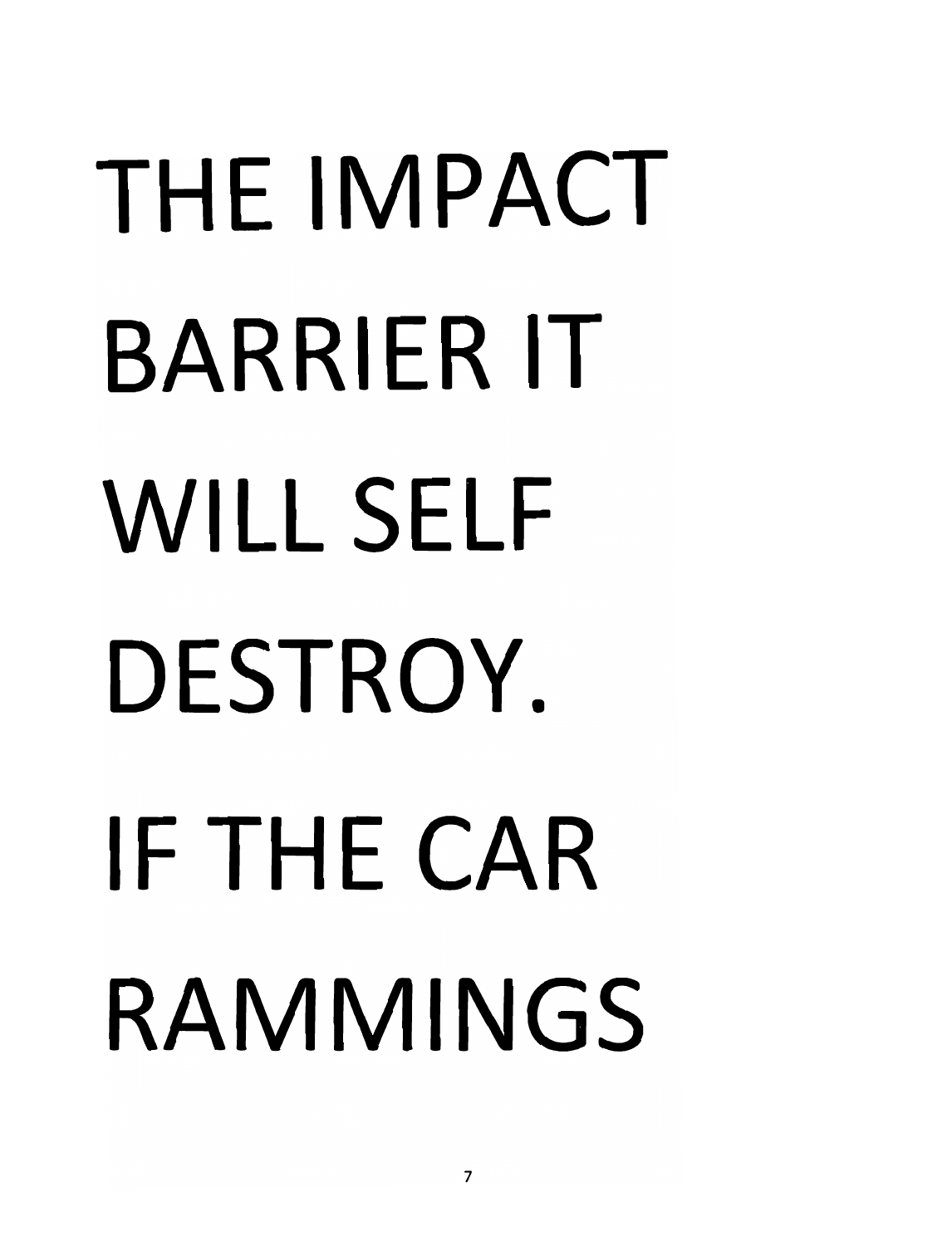### PERSISTS CLOSE OFF THE EXIT FOR A GIVEN PERIOD. ANNOUNCING TO THE ARAB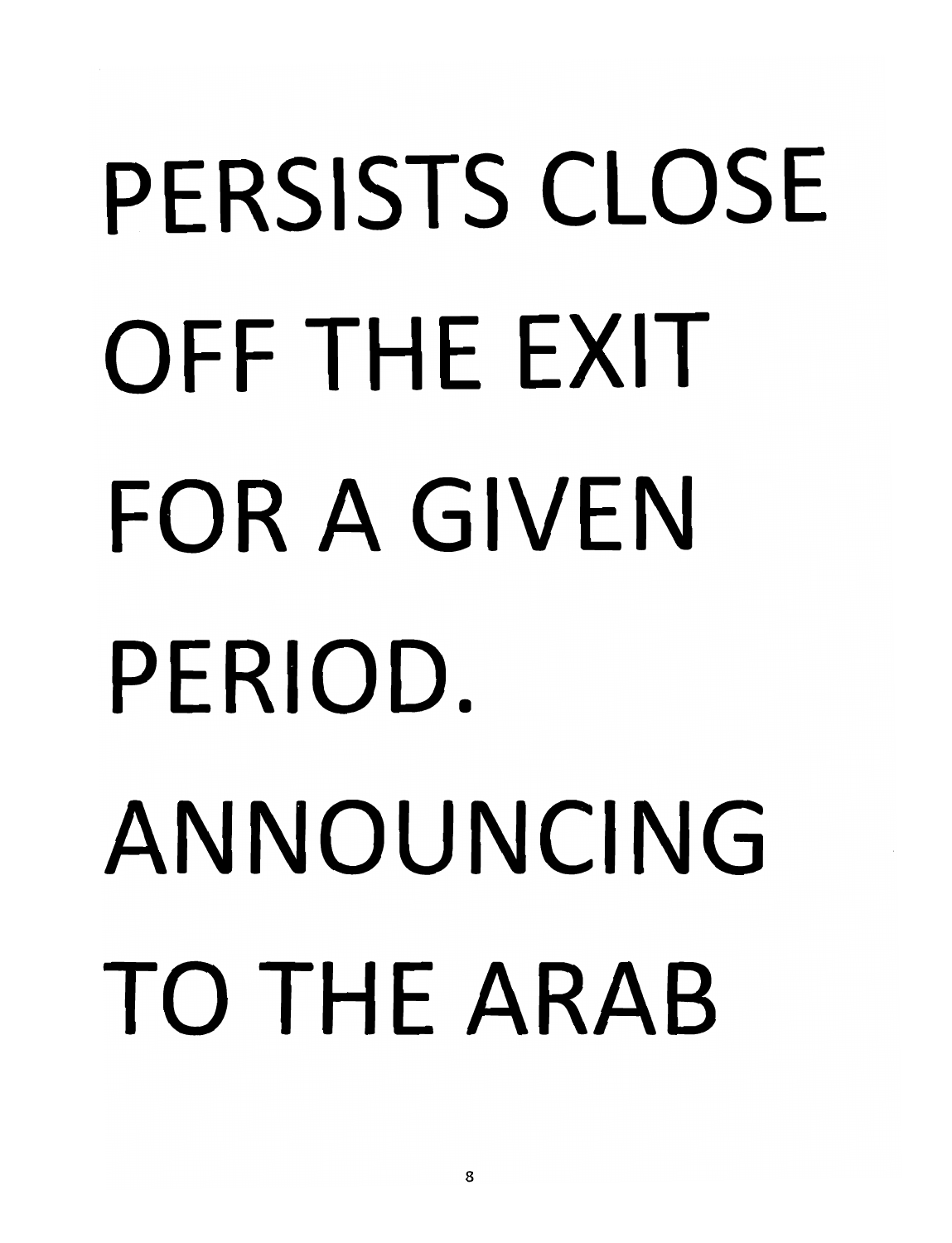### AREAS THAT IT WILL BE REOPENED ONLYWHEN THE **COMMUNAL**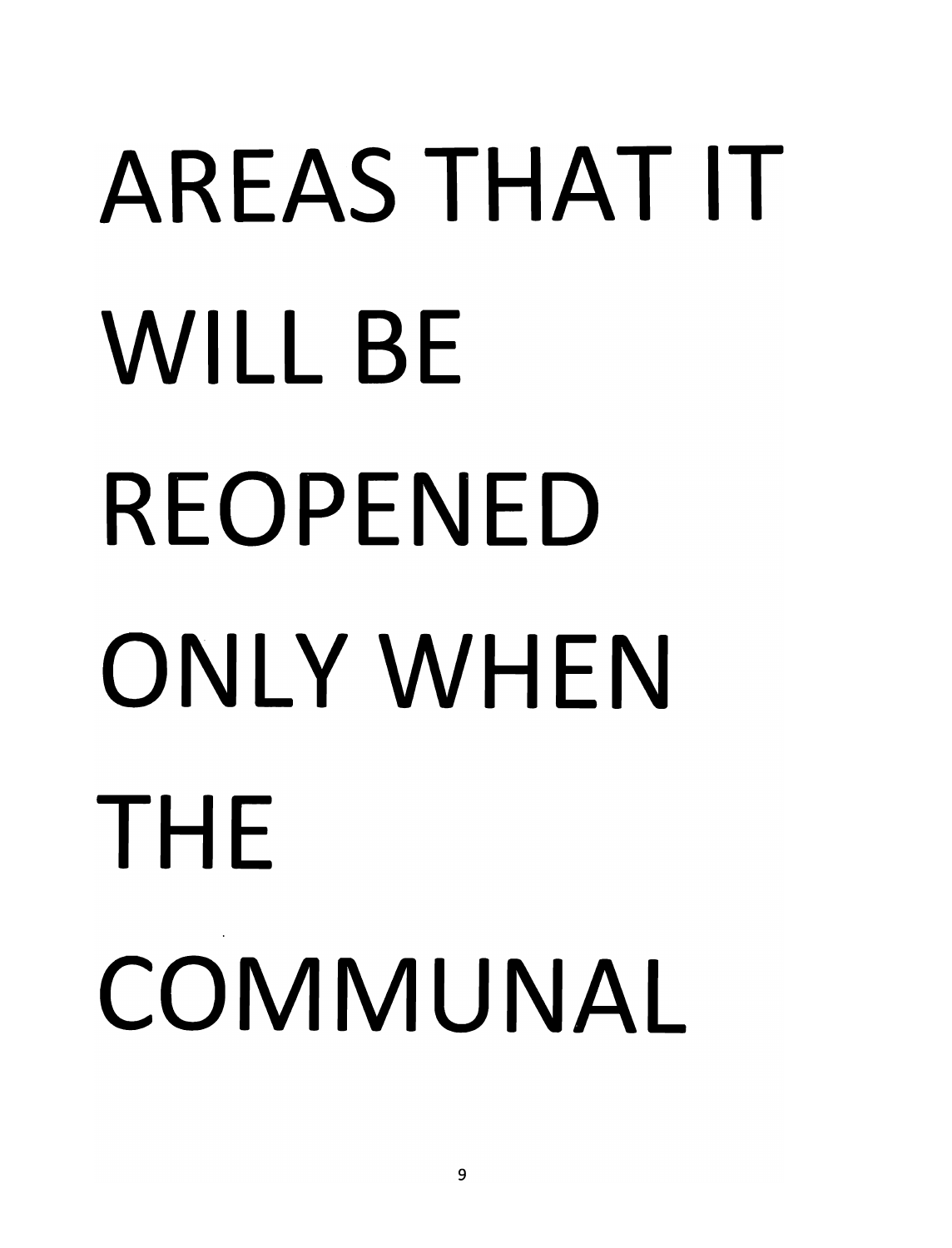### LEADERS EXERT PRESSURE ON THEIR CITIZENS TO ABSTAIN FROM CAR RAMMINGS.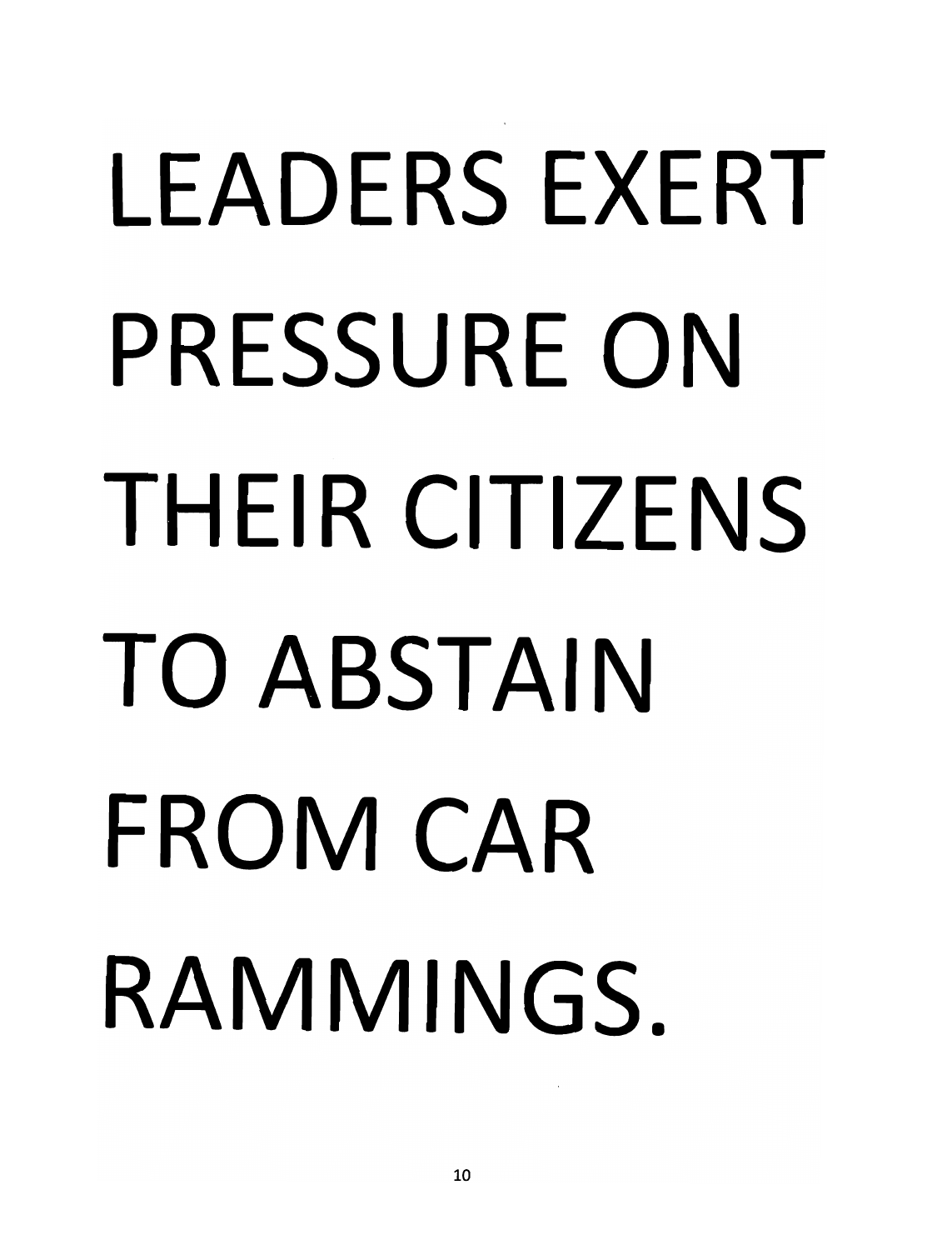### SUCH A BARRIER WILL LIKEWISE DEFEND AGAINST STABBINGS.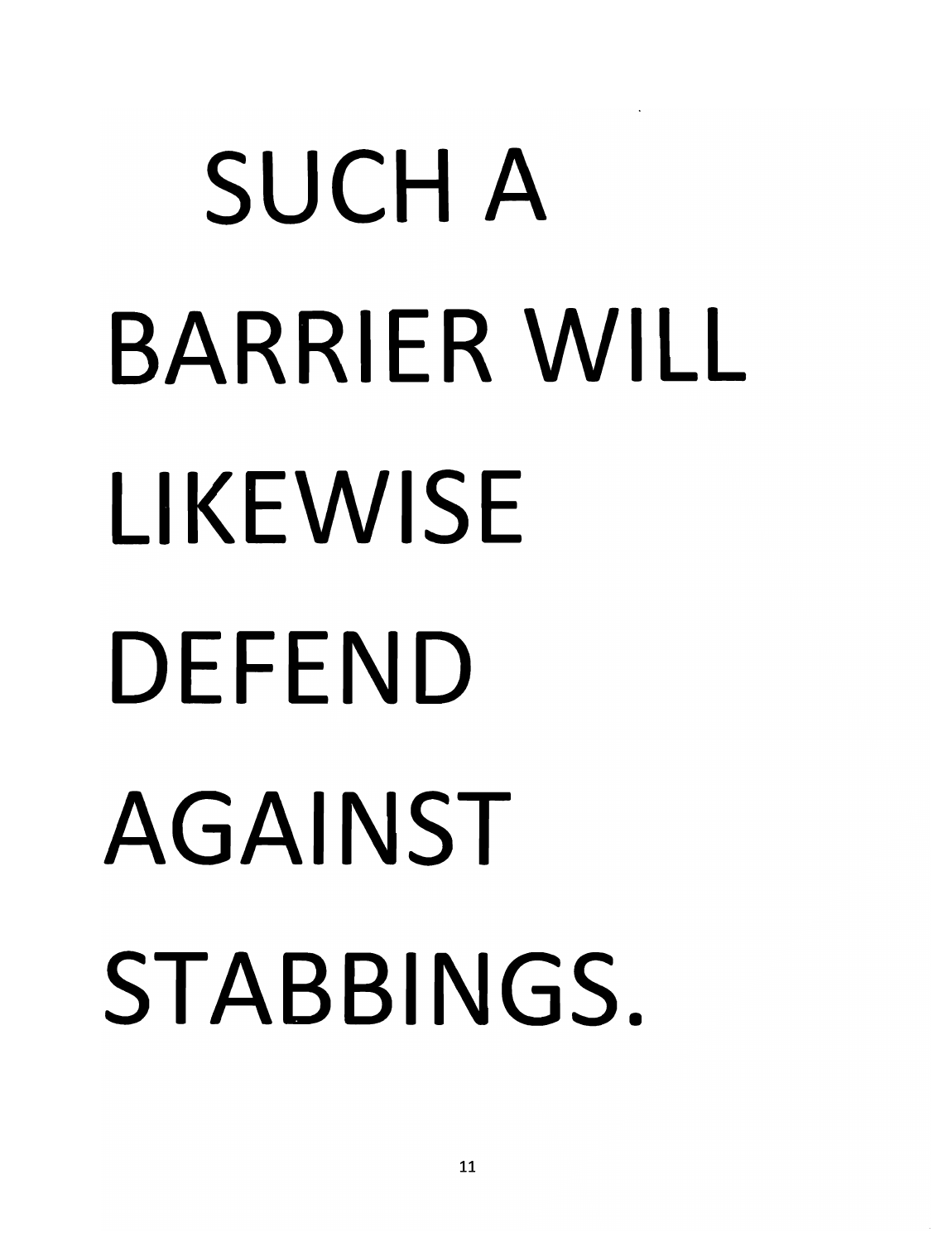### PROHIBIT ALL SOCIAL CONTACT AS TALKING WITH ARAB MEN WOMEN WHO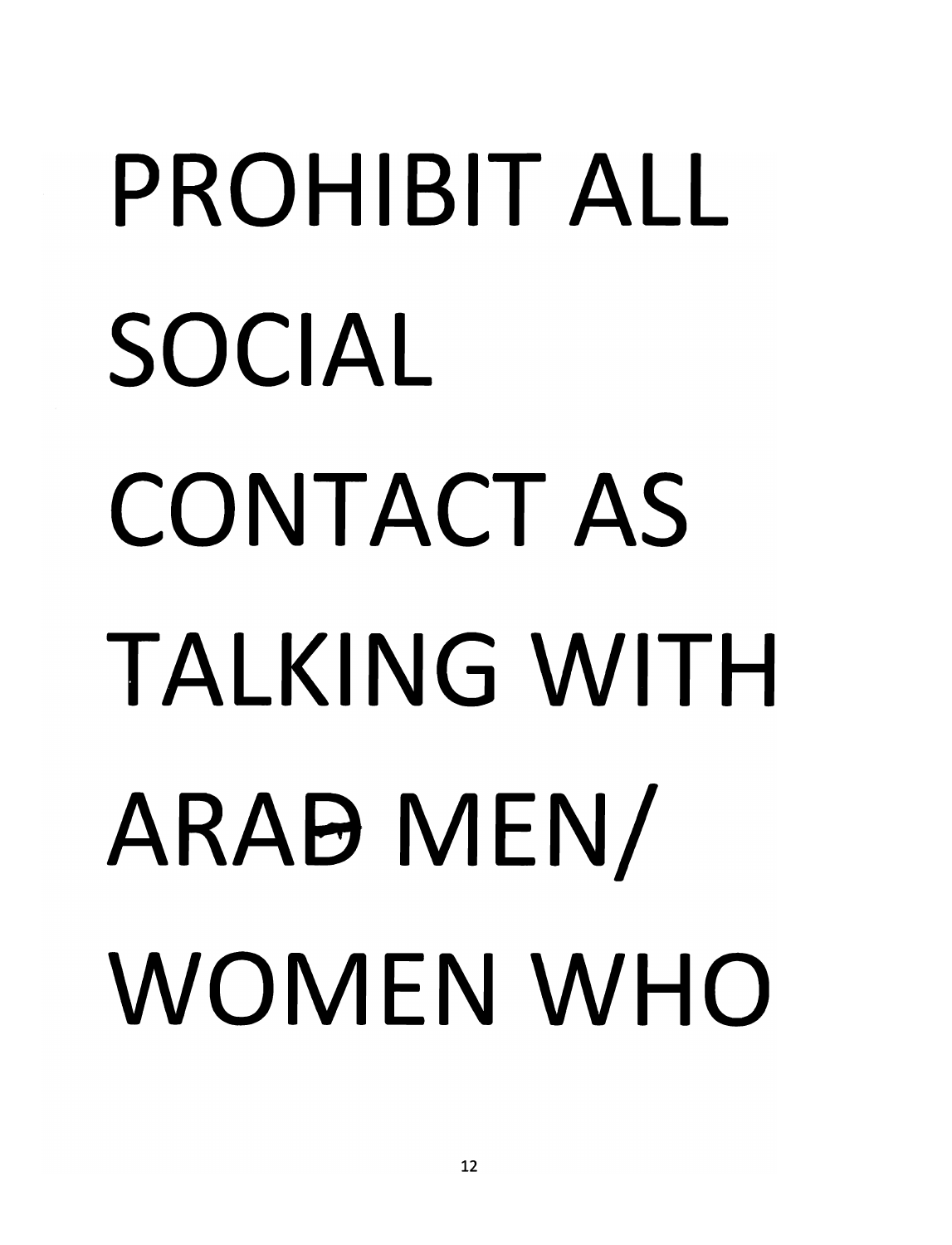# APPROACH THE GUARDS. ONCE A MAN/WOMAN APPROACHES A GUARD BEGINS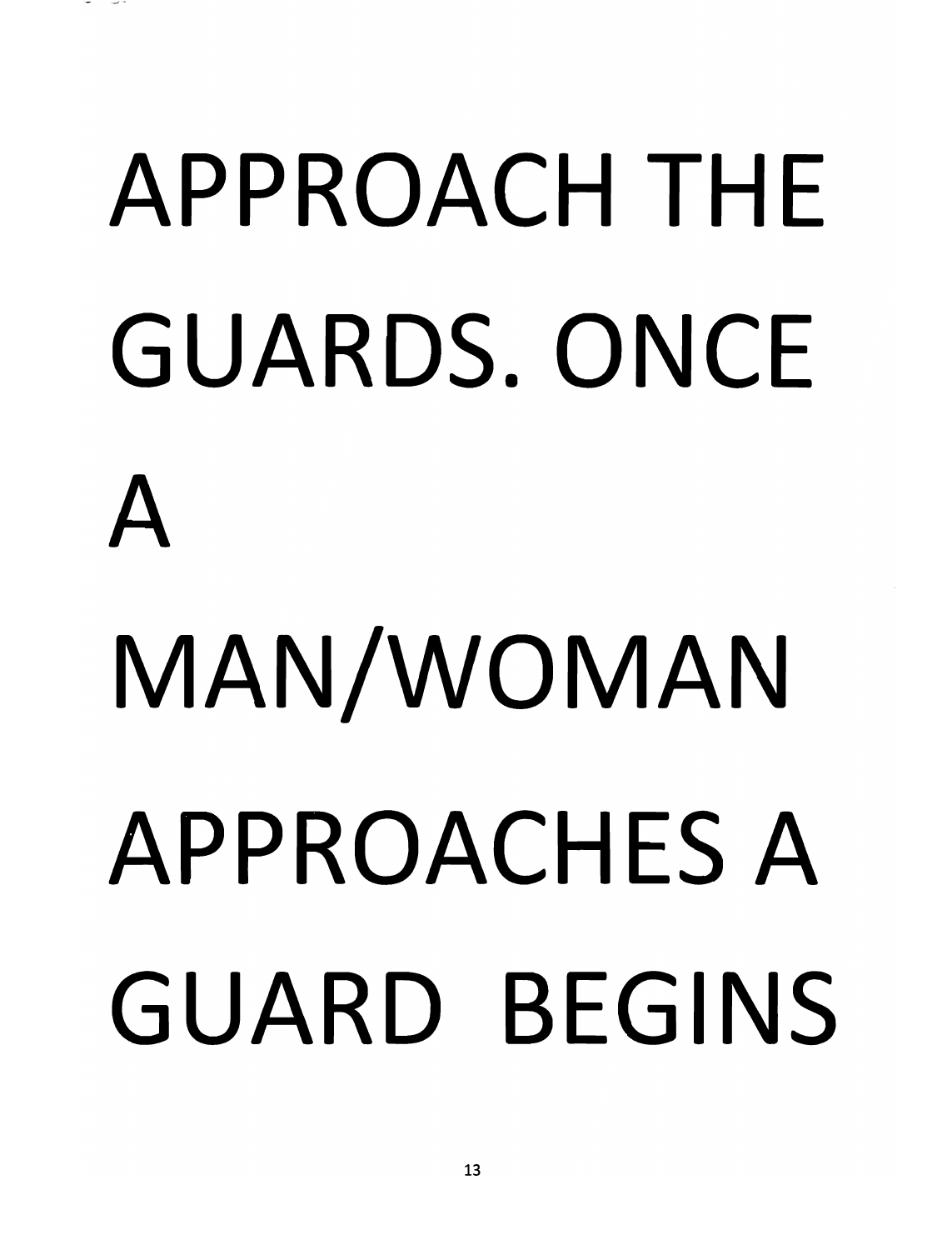### A CONVERSATI-ONON OR ASKS A QUESTIION AND IS CLOSE ENOUGH TO STAB HIM /HER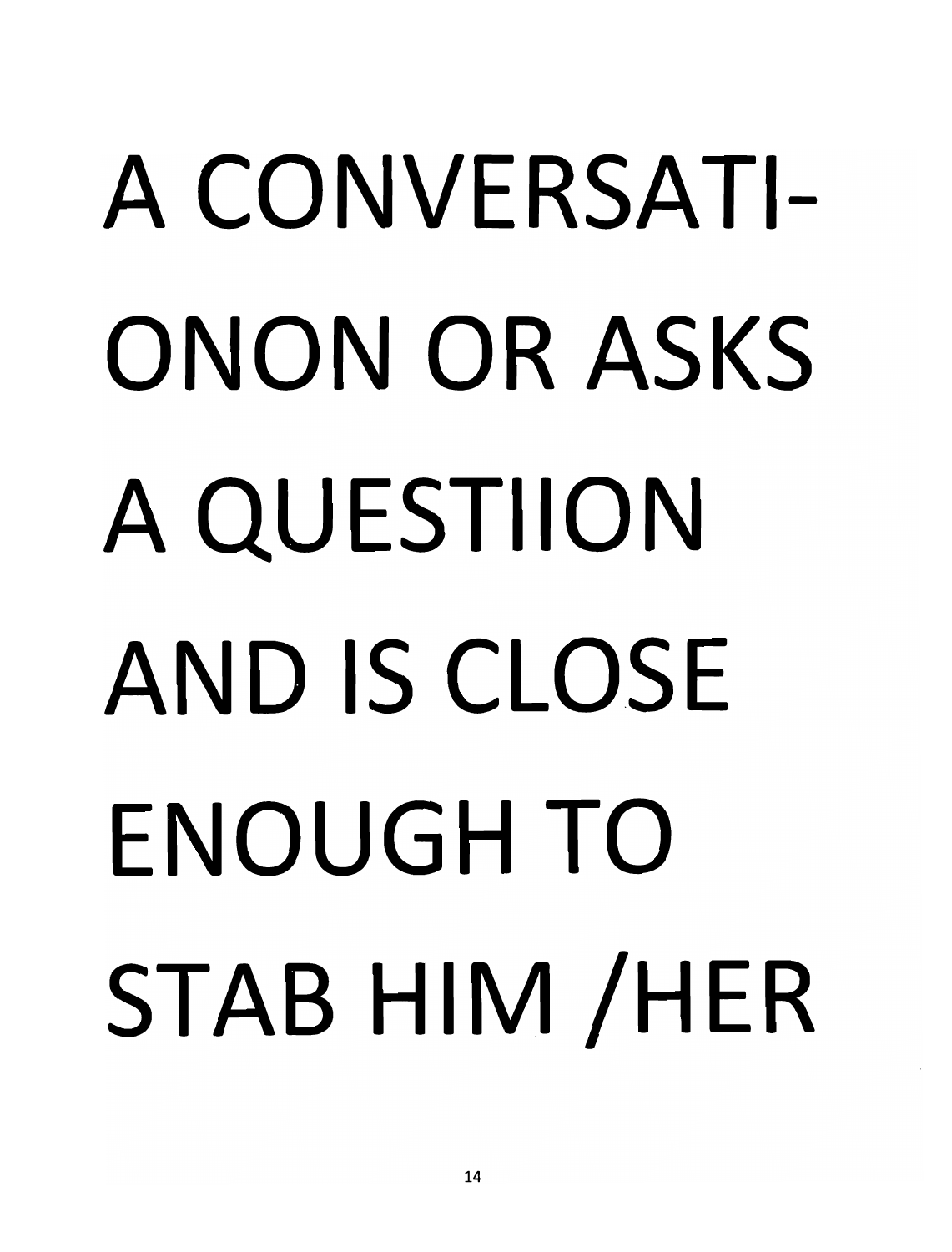### THE POSSIBILITY EXISTS THAT THEY WILL DRAW A KNIFE AND STAB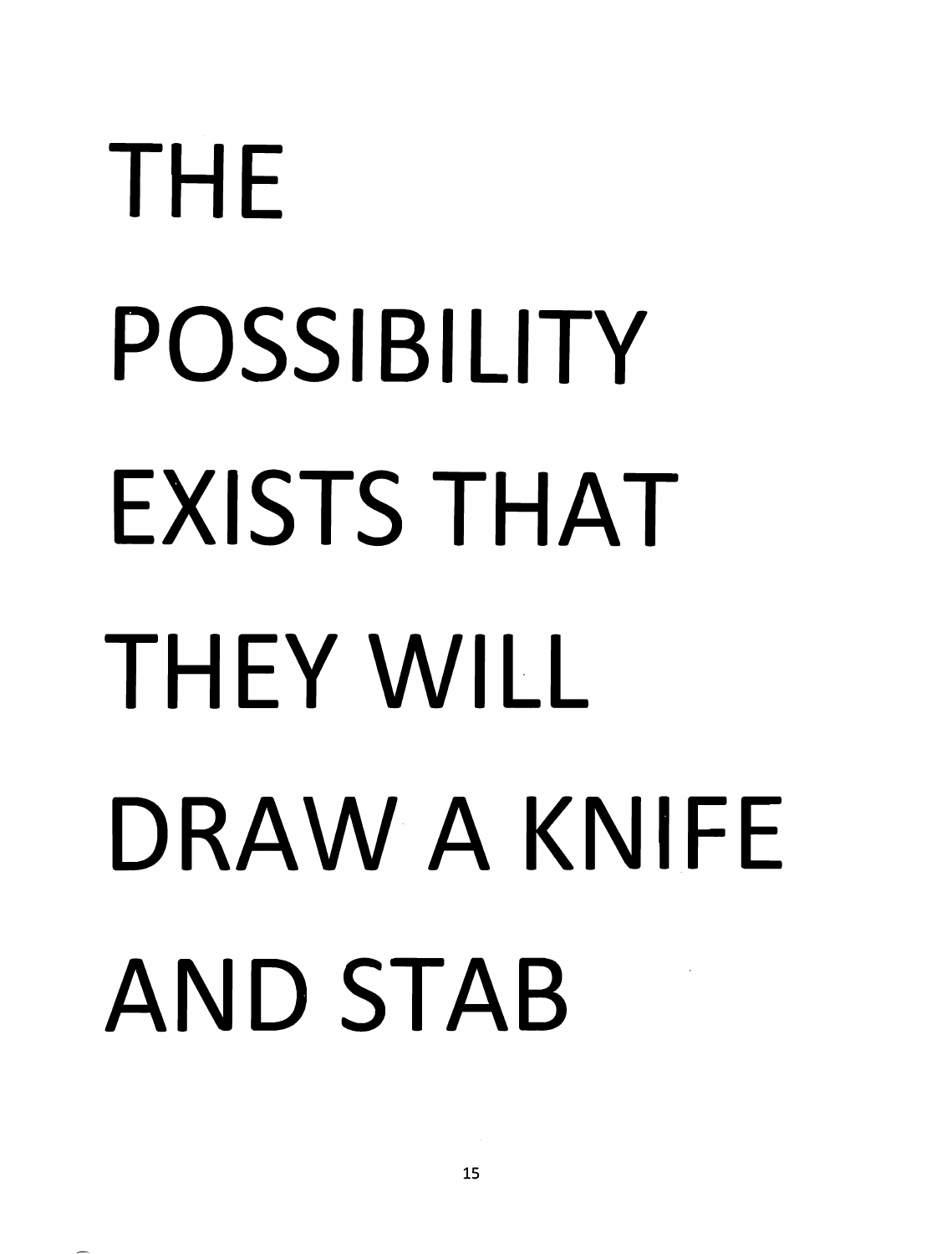### THEM. EVEN IT THE POSSIBILITY IS 1 IN A THOUSAND THE GUARDS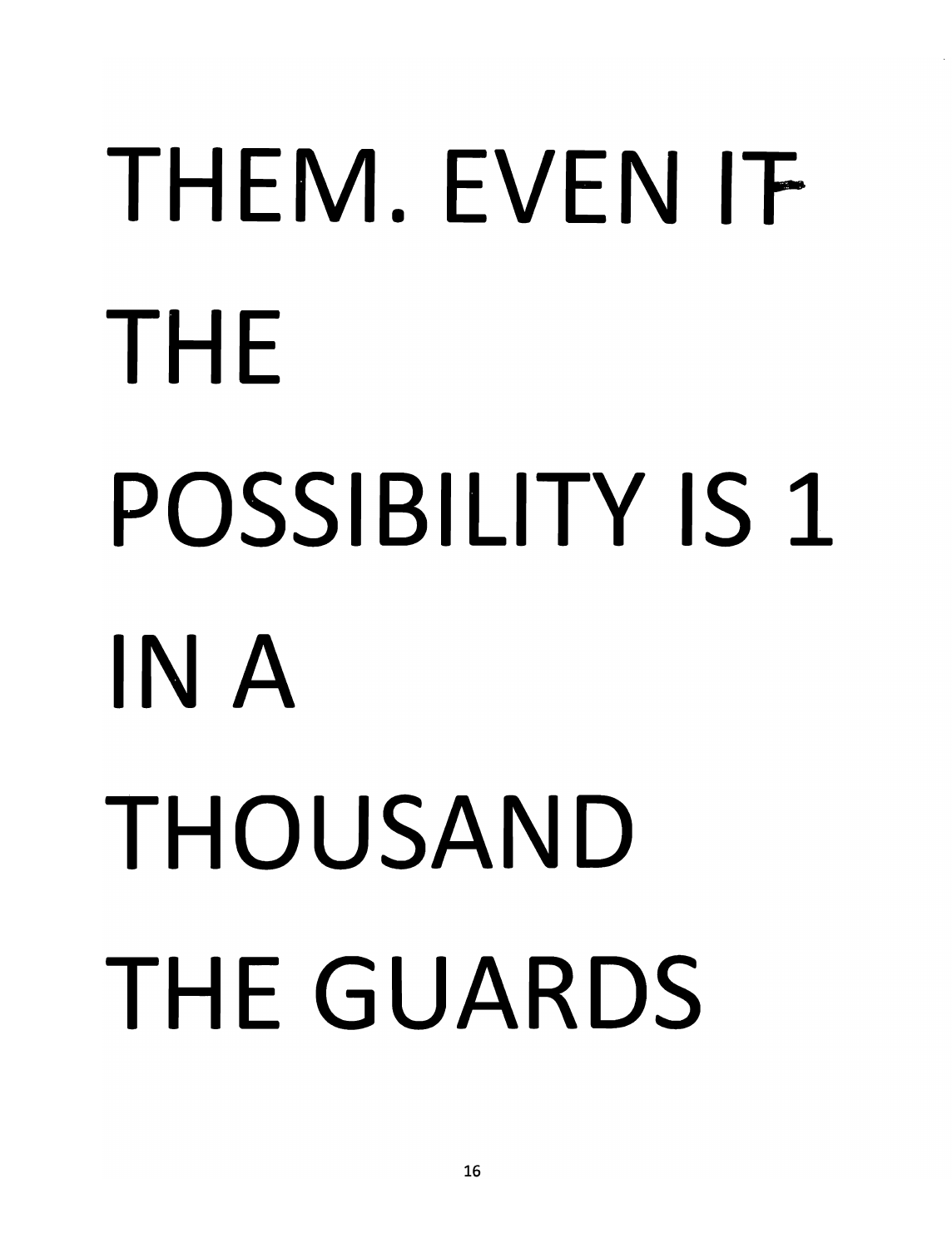### ARE FORBIDDEN TO TAKE ANY CHANCES. **IF**  THEY WILL **BE**  APPREHENSIVE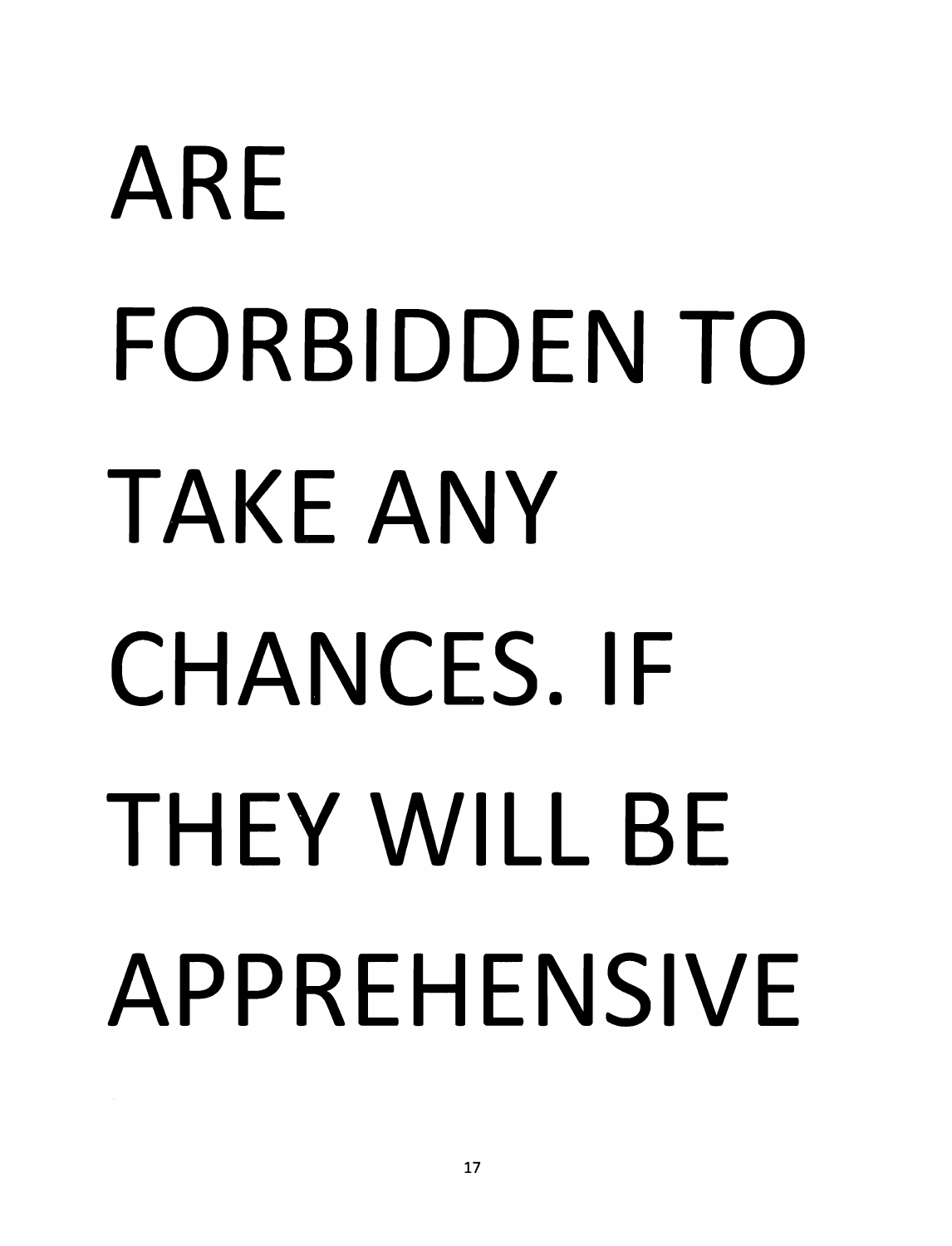### OF THIS **CONTINGENCY** THEY WILL REMAIN ALIVE AND NOT BE DEAD OR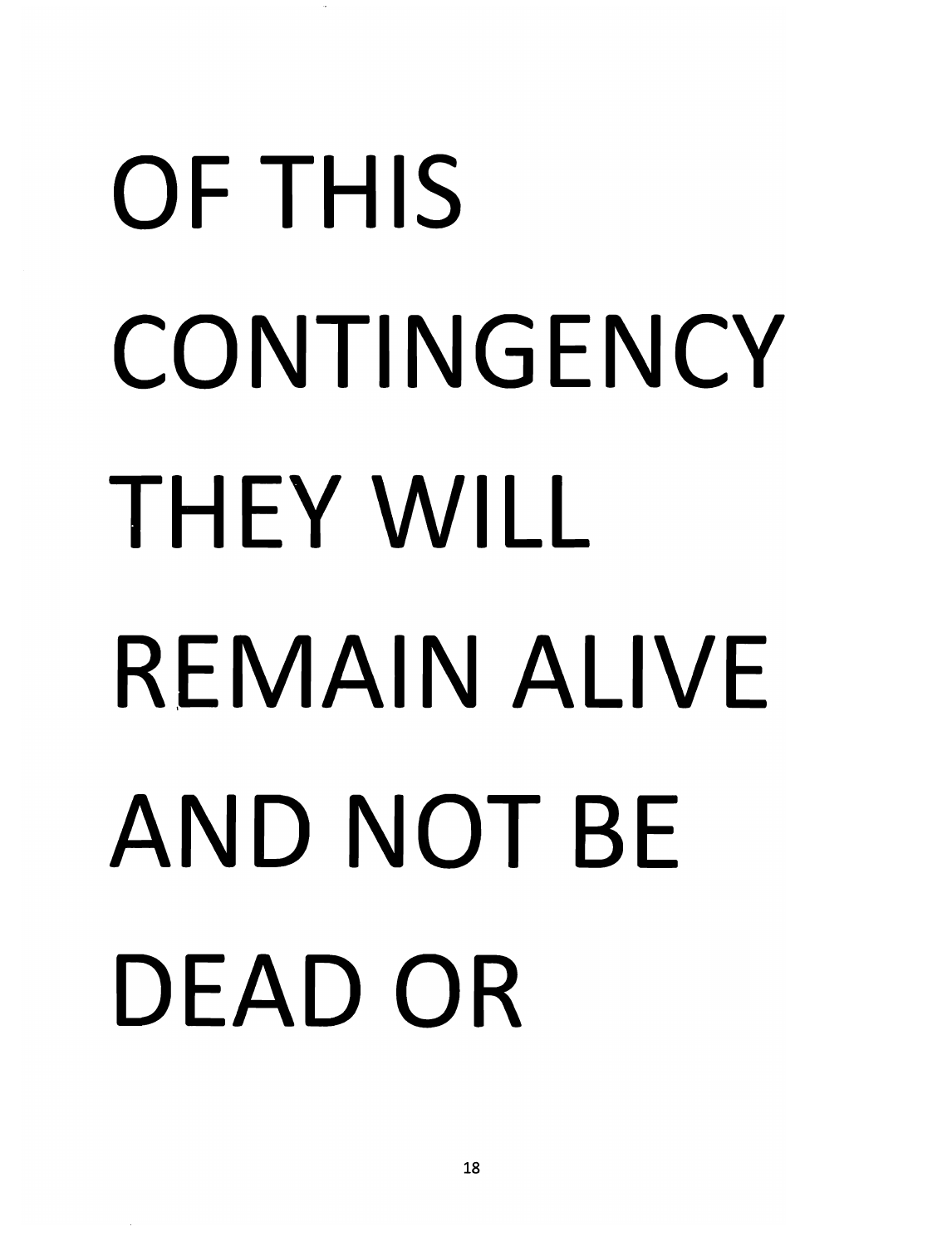### WOUNDED. THE ARAB YOUNG WOMEN APPEAR TO **BE**  VERY SWEET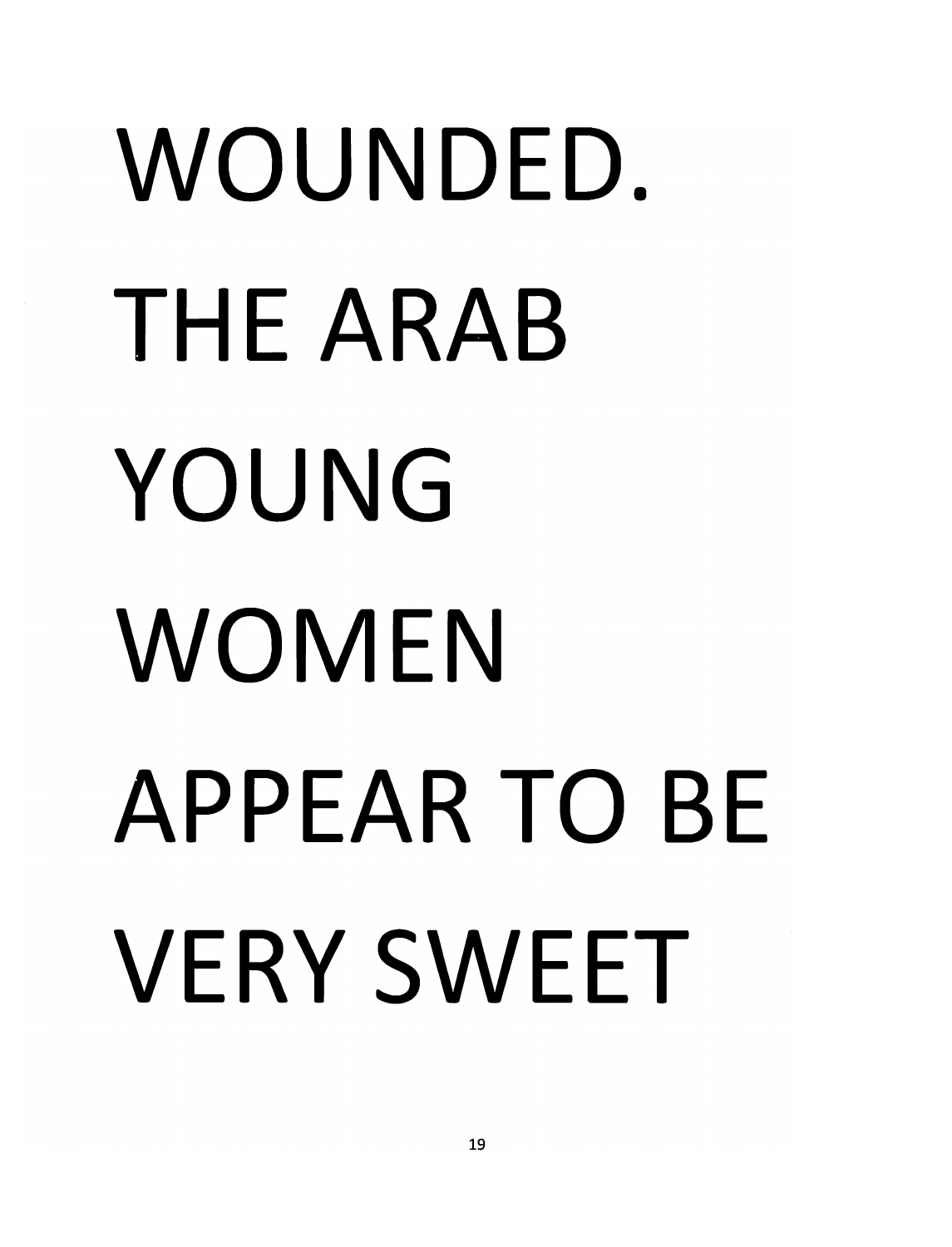### SEXY AND **FRIENDLY. ESPECIALLY**  WHEN THEY **PERFUME THEMSELVES.**

ť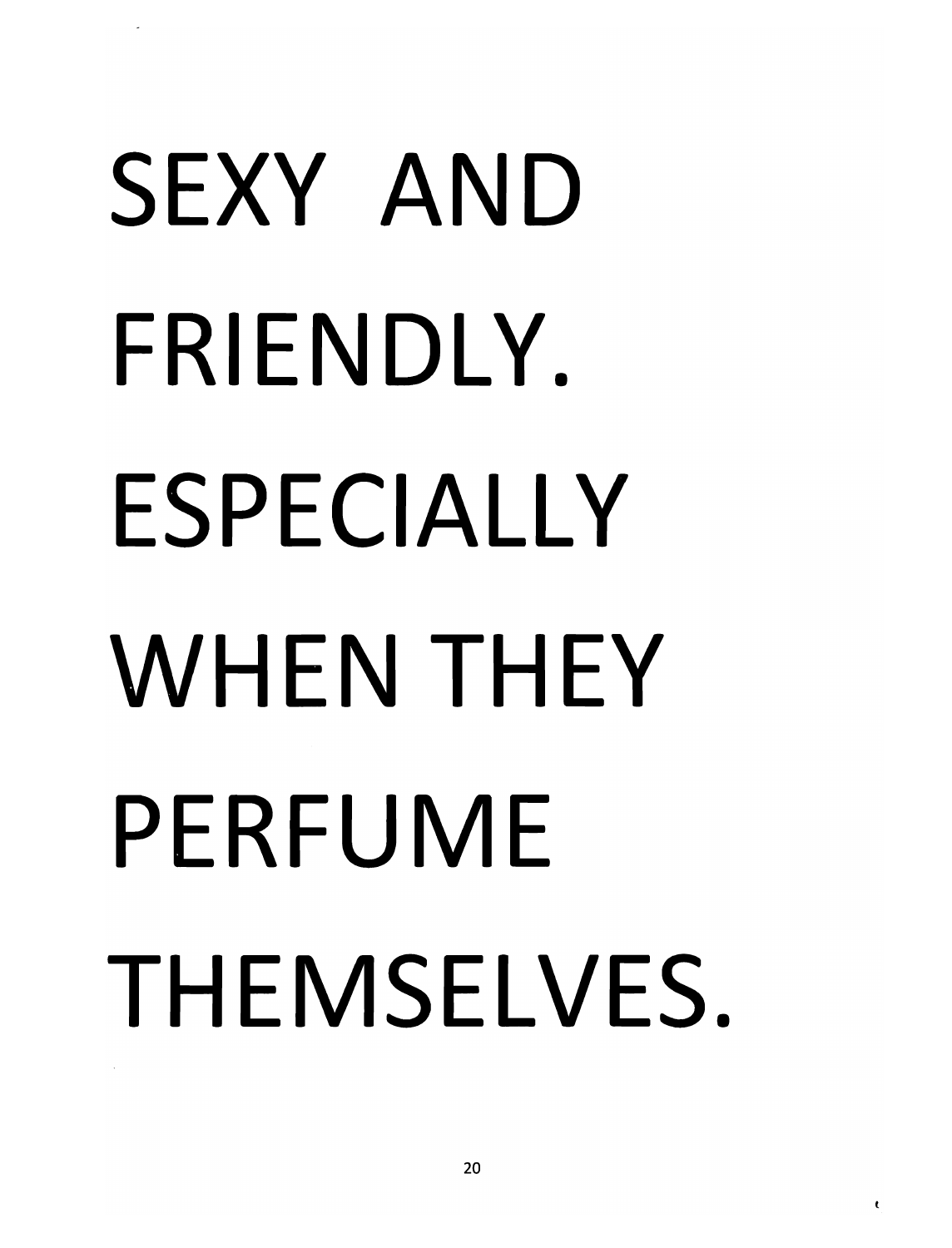### THEY WILL APPROACH A GUARD COME WITH IN STRIKING DISTANCE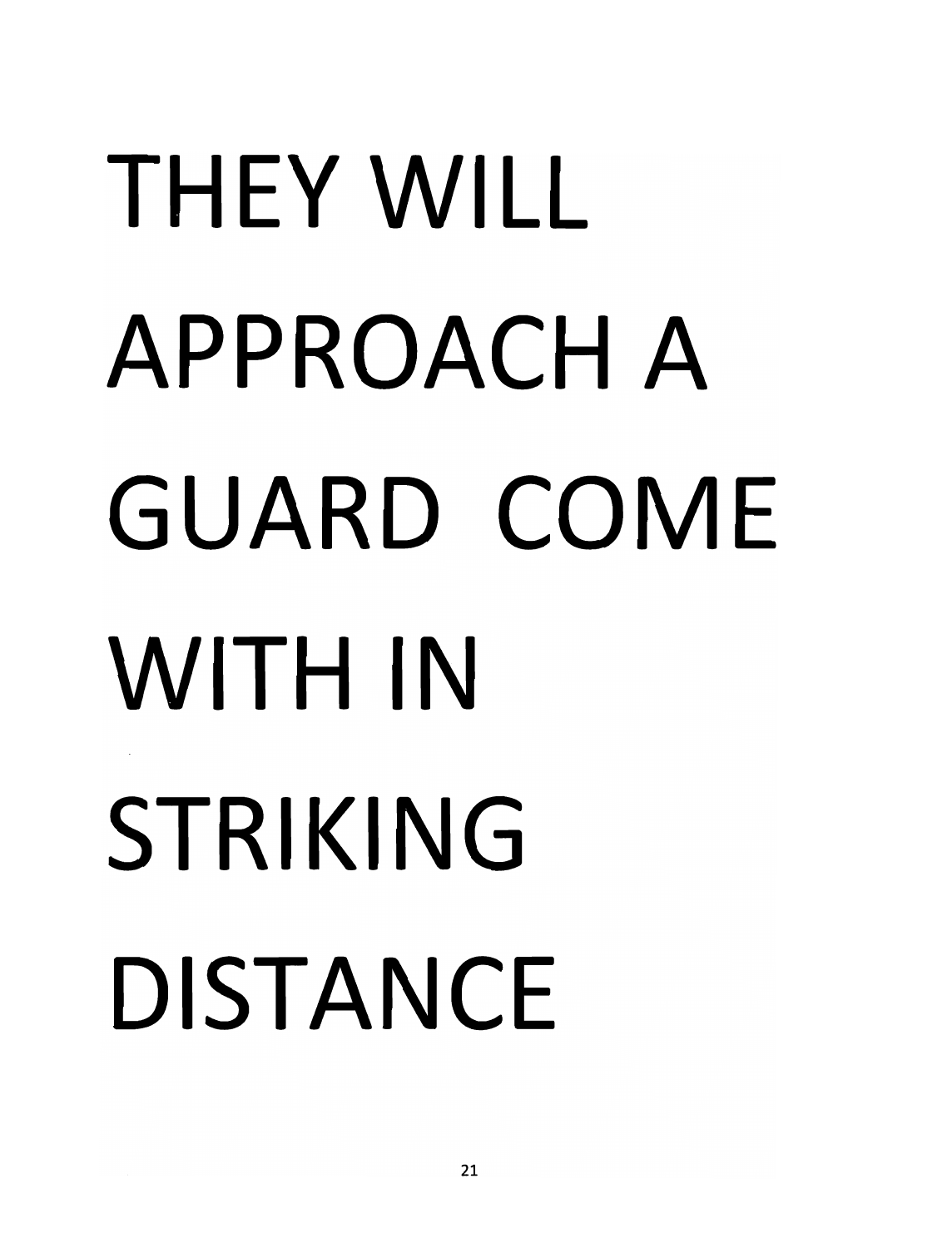### DISTRACT HIM/HER FOR A SECOND- OR **ELSE** WHEN THE GUARD LOOKSAWAY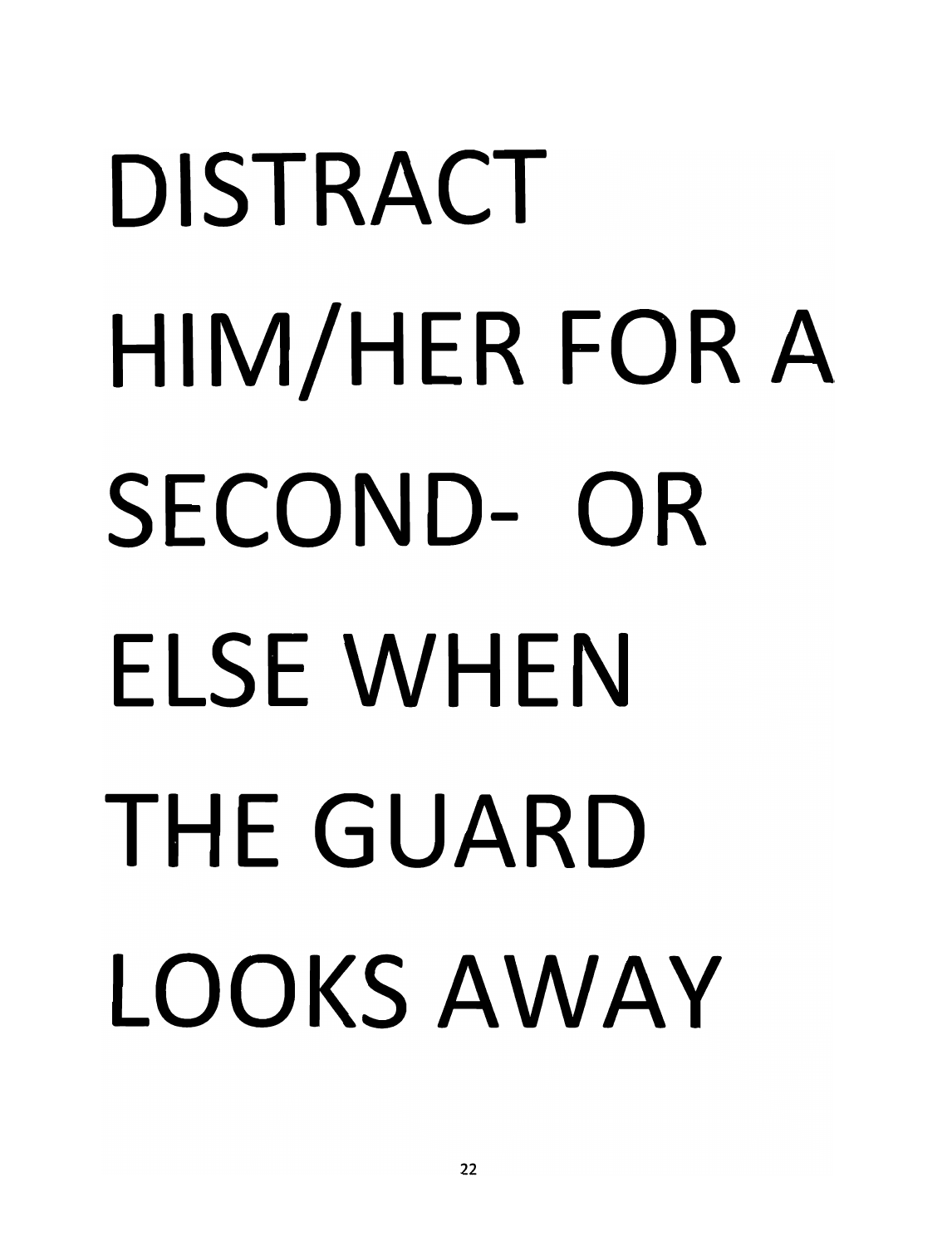### FOR A SECOND-DRAW THE **KNIFE** AND **STRIKE TO KILL.** THEY DO NOT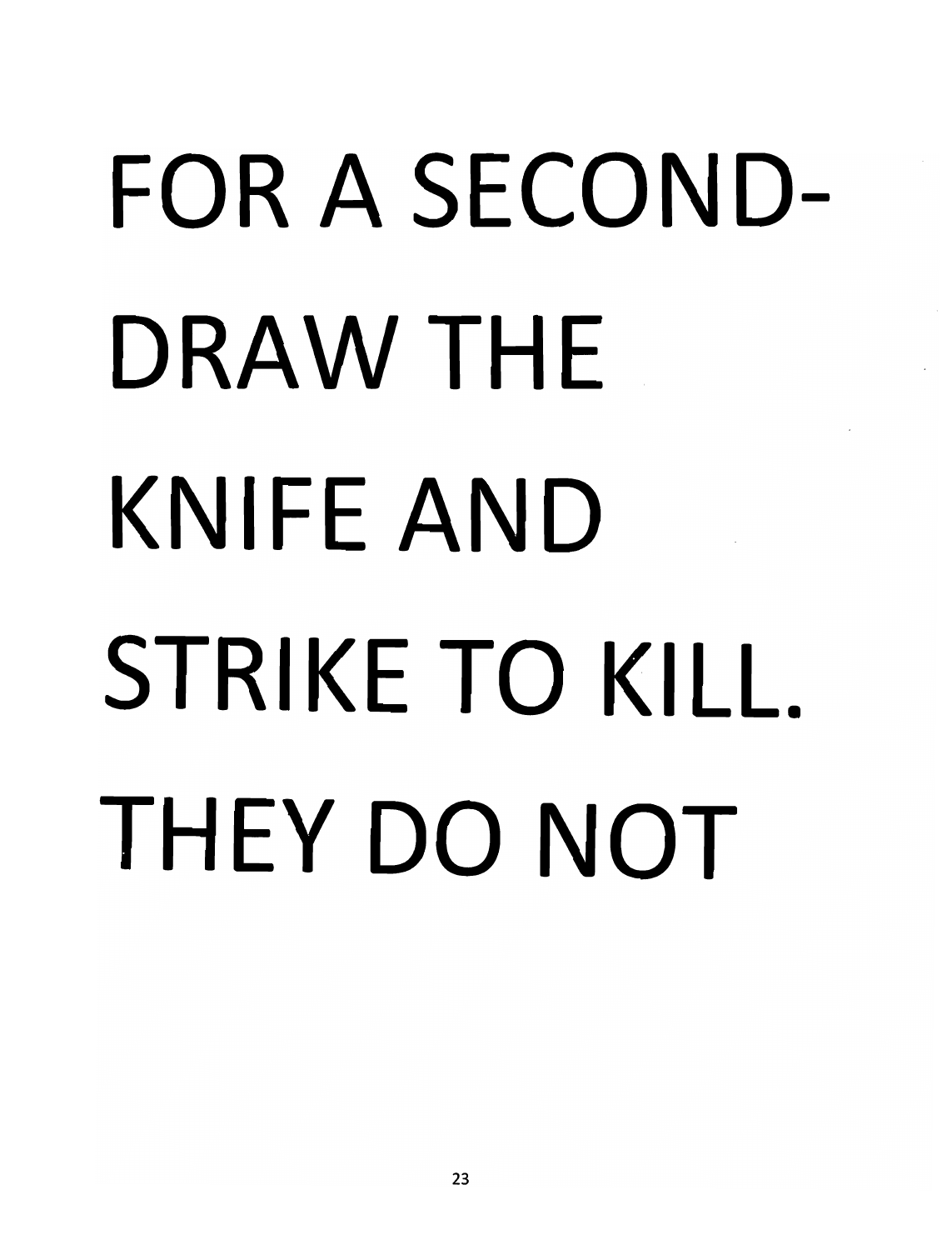# CARE OF THE CONSEQUENSE. GUARDS MUST BEINSTRUCTED FORBIDDING THEM TO TALK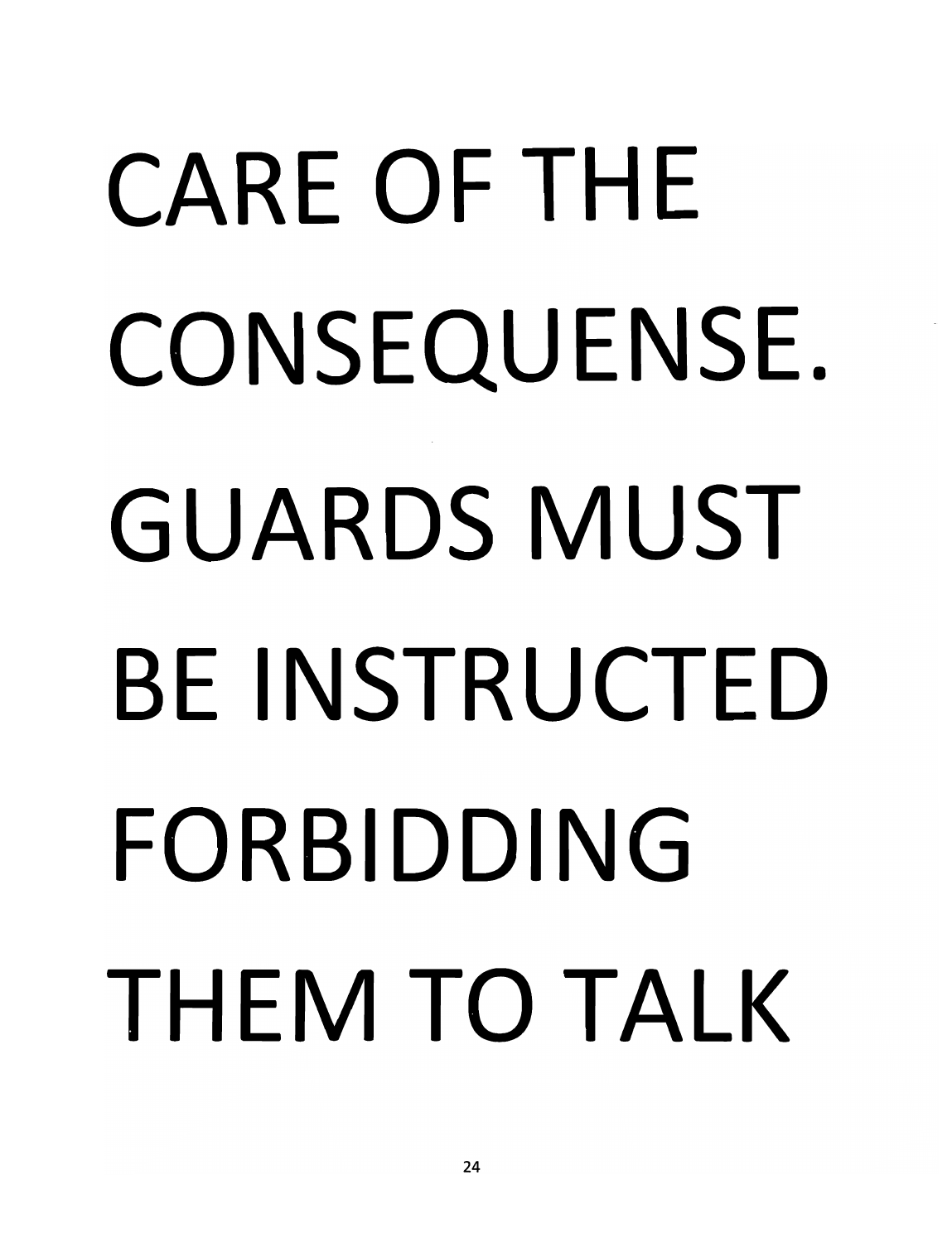### TO ARABS UNLESS THEY ARE PROTECTED. GUARDS MUST ALSO WEAR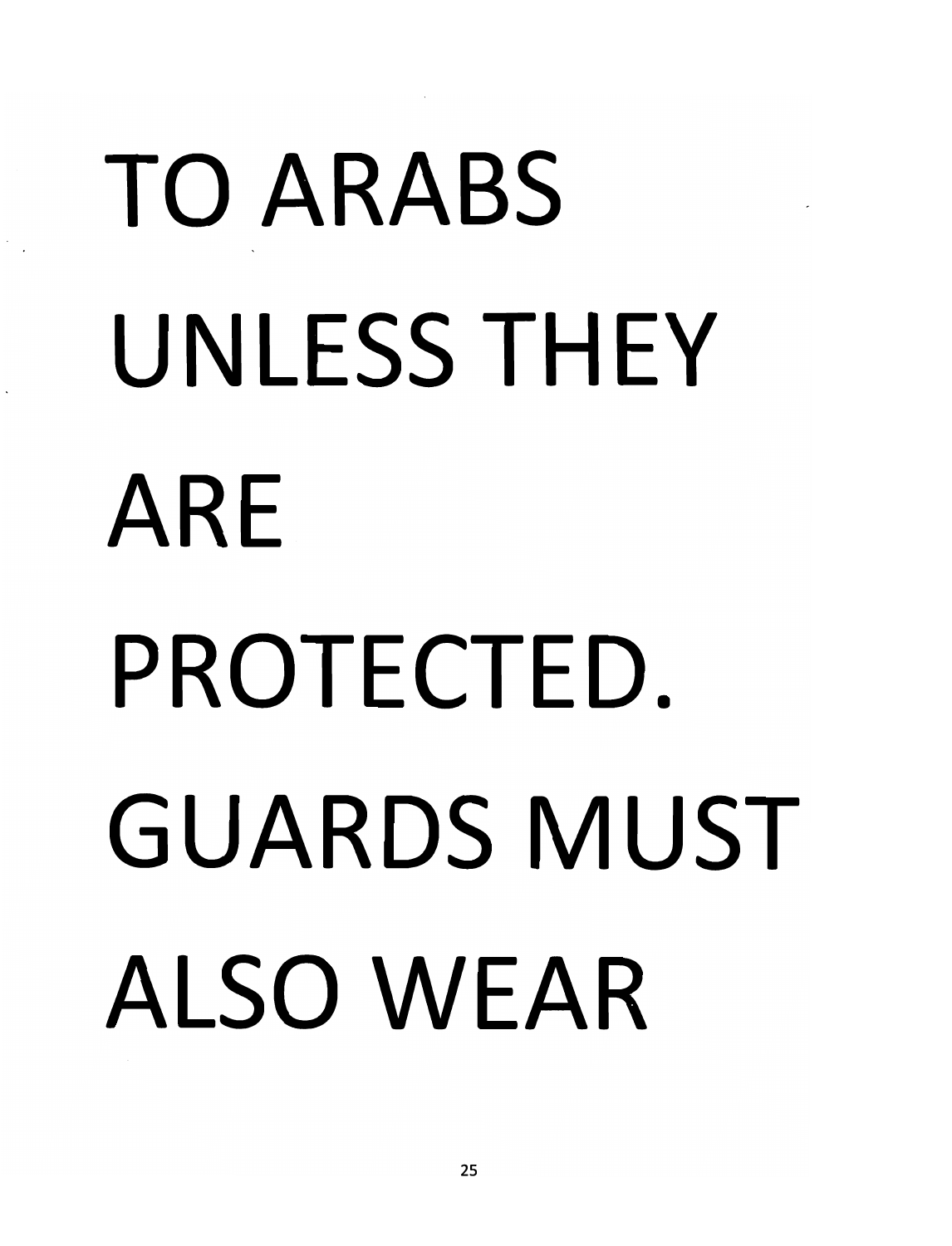#### **PROTECTIVE MASK HELMETS** THAT **PROTECT THEIR FACE** AND **NECK.**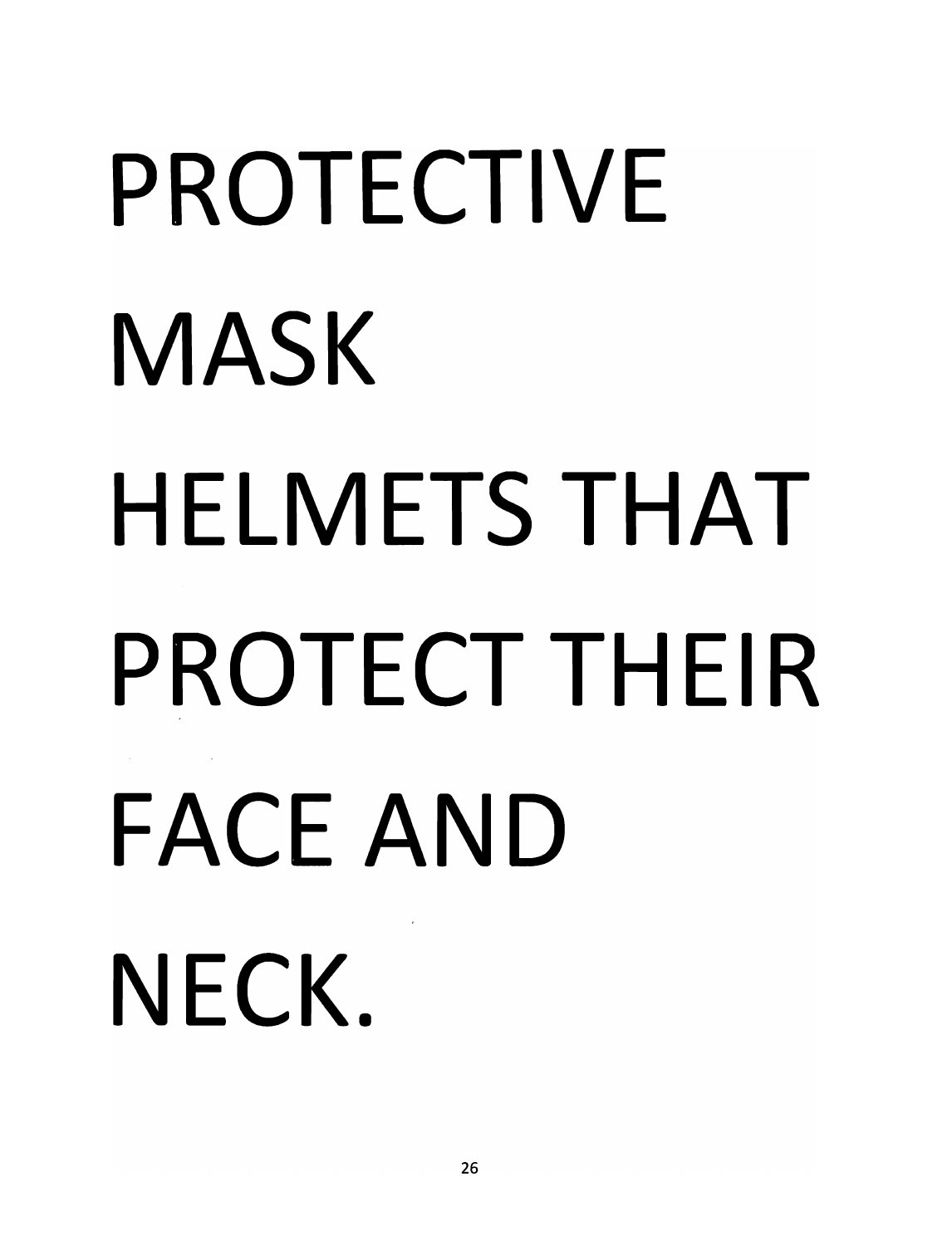### SPORTSMEN WEAR SUCH GEAR WHEN THEY PLAY FOOTBALL SOCCER OR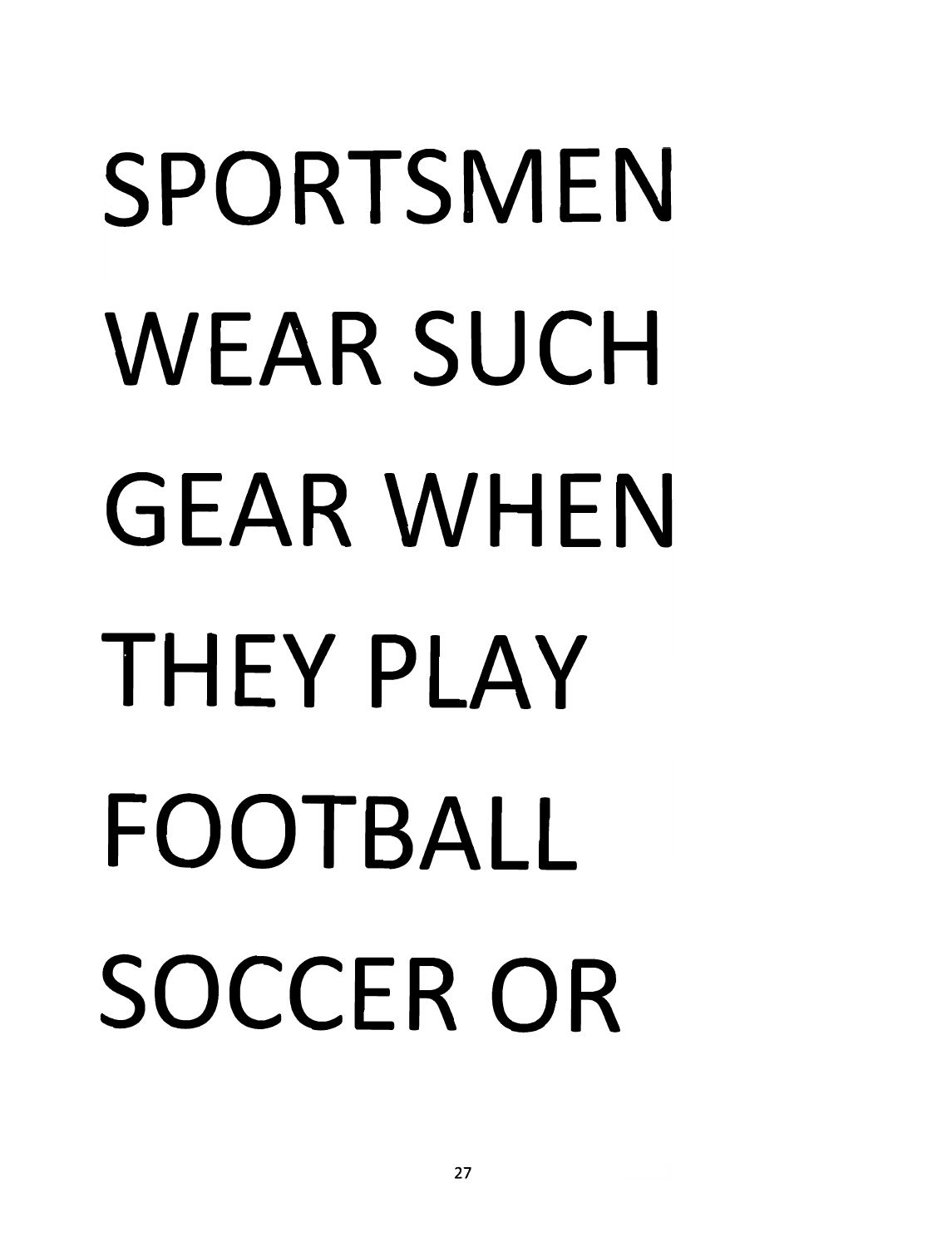### **OTHER SPORTS**  l€IST **THEIR** --- ----~---- **FACE** CAN **BE INJURED. THE ANCIENT KNIGHTS WORE**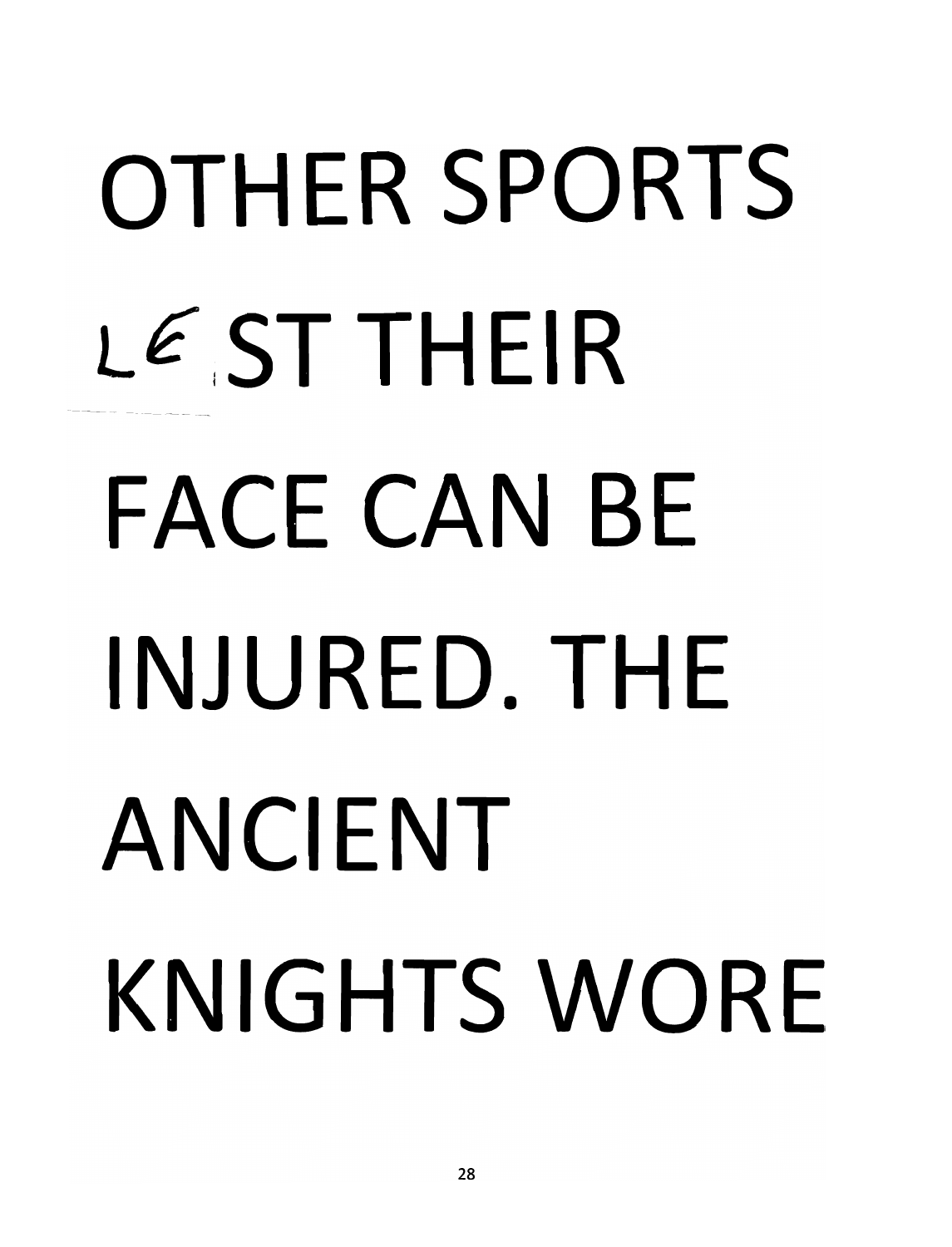# ARMOR. WHY CAN'T **ISRAELI SOLDIERS**  WEAR PROTECTIVE ARMOR, INCLU-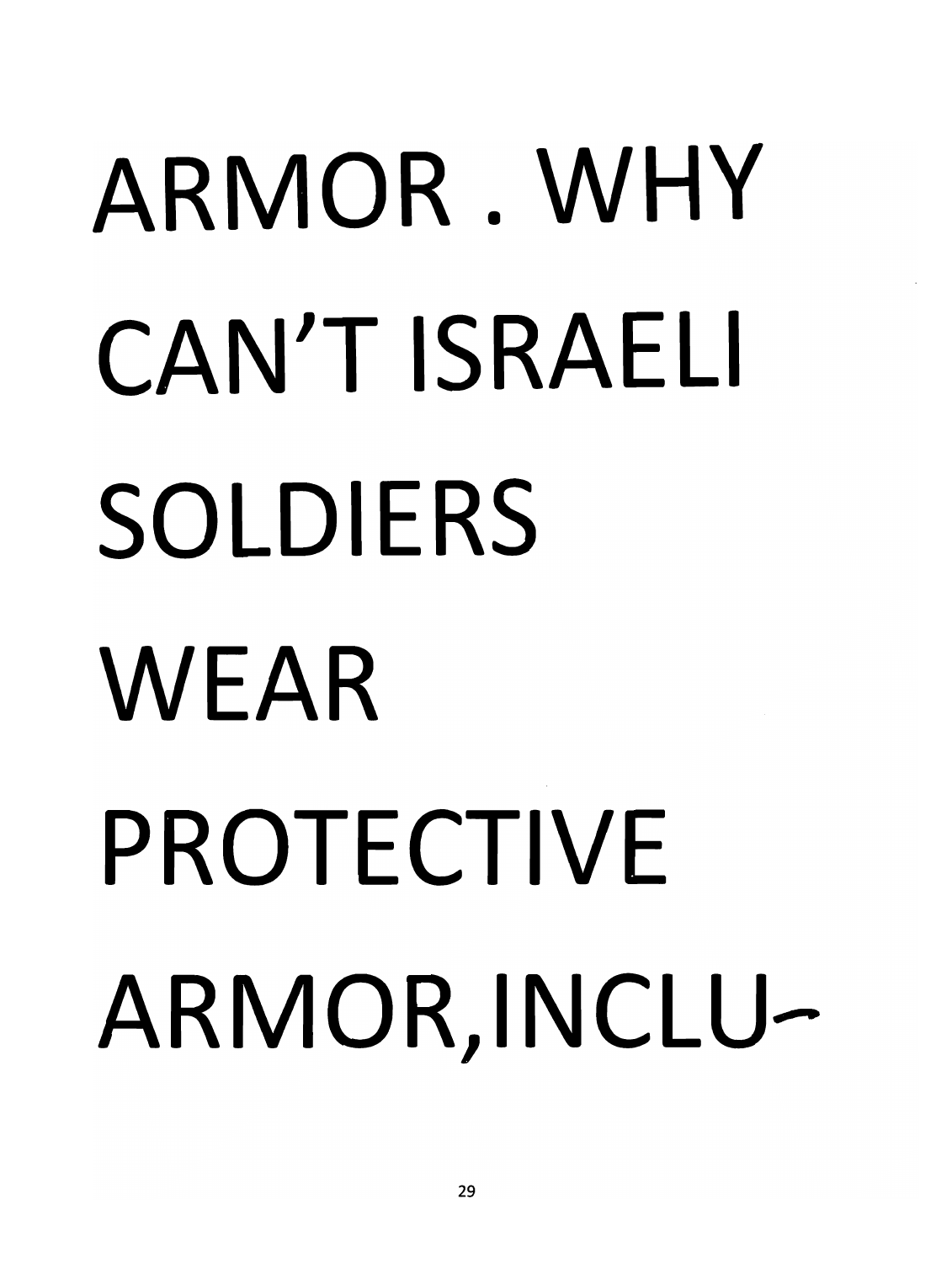### DING ARMOR TO PROTECT THEIR FACE NECK AND BODY. BOTH THE FRONT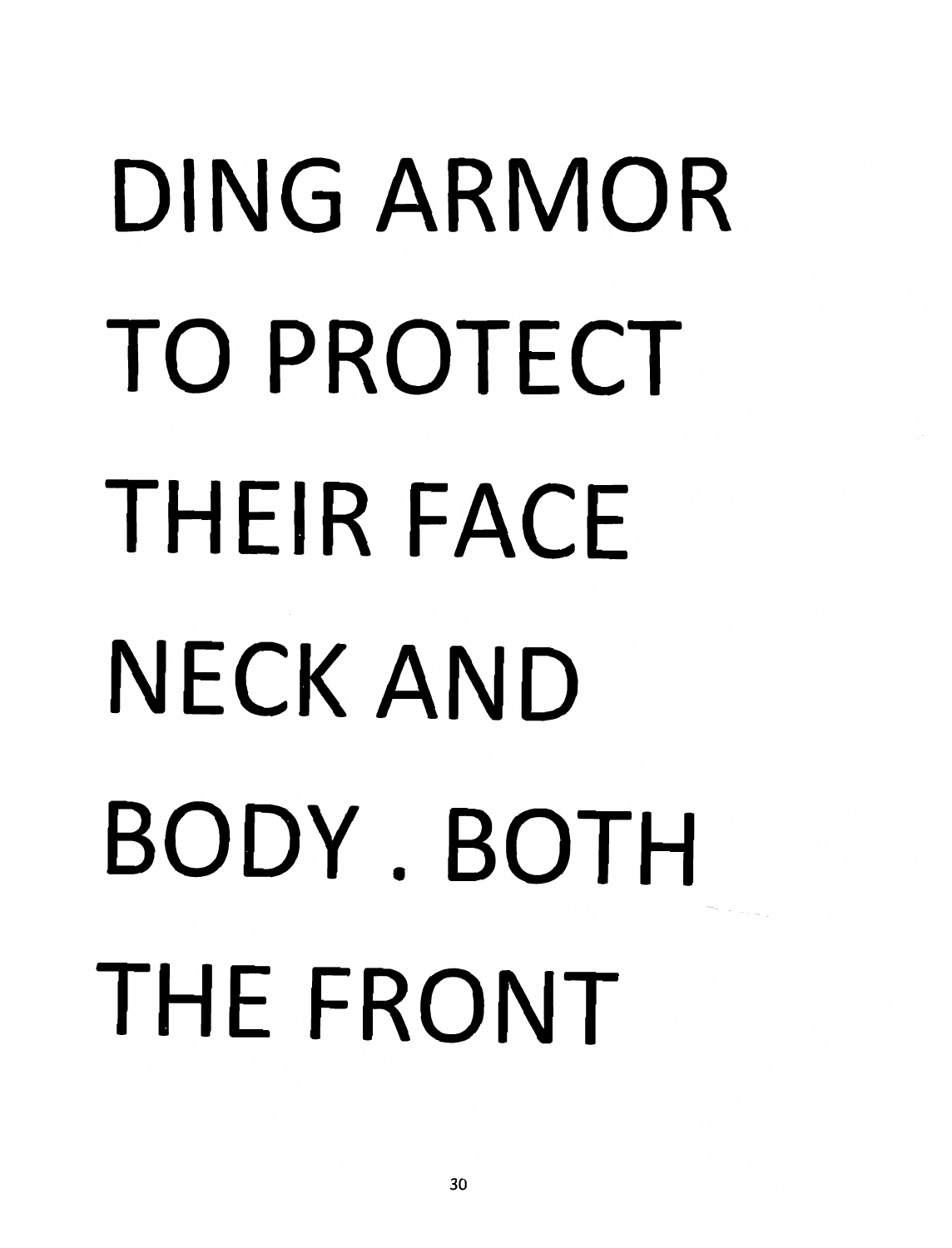### AND BACK MUST **BE**  PROTECTED. **IF**  ANCIENT ARMOR **IS** TOO BULKY, ISRAEL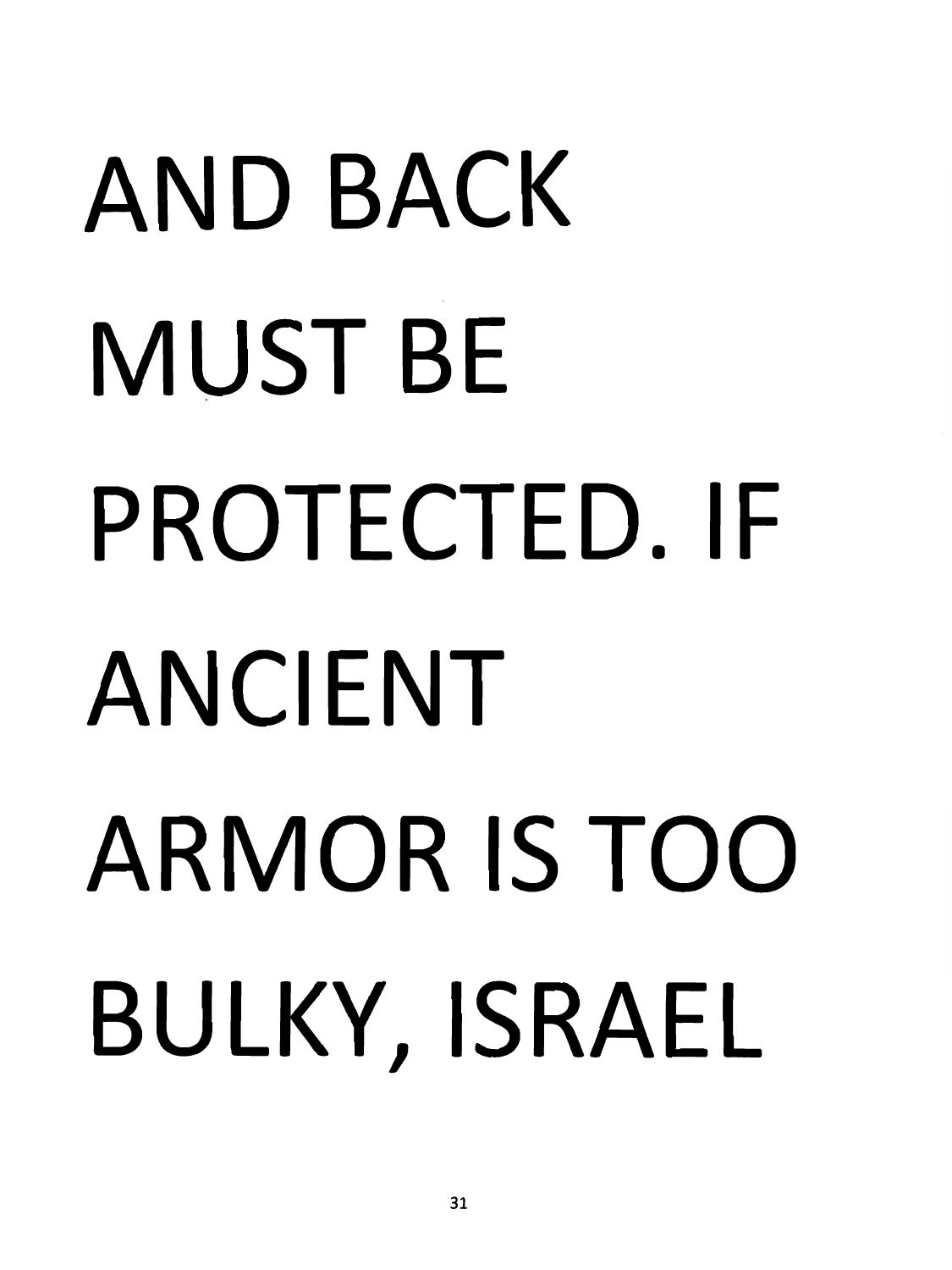### MUST INVENT A SU BSTITUTE. PROTECTIVE THIN PLASTIC THAT HAS THE STRENTH OF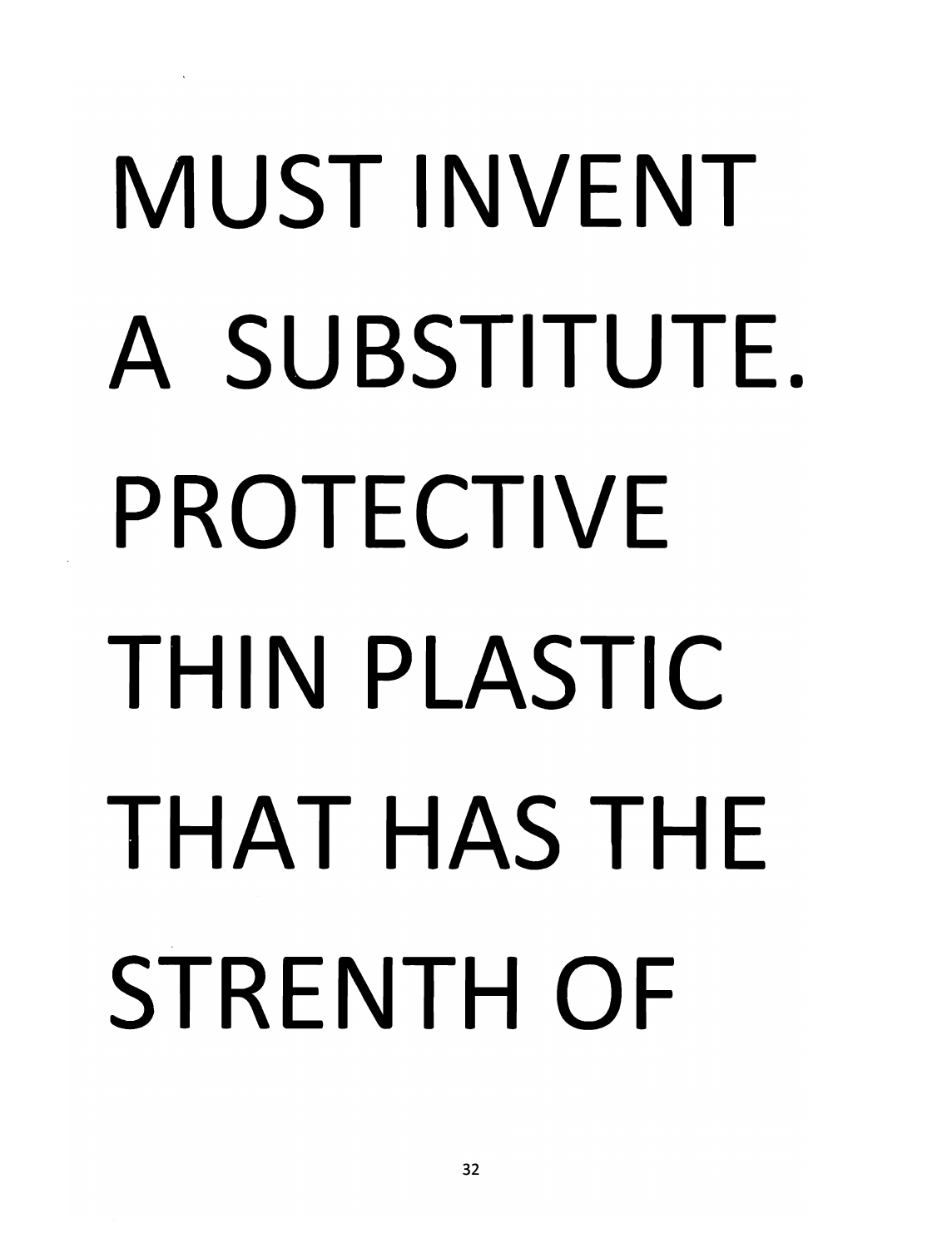#### **STEEL** CAN **BE PLAC ED IN THE PROTECTIVE JACKET** AND **HELMET** THAT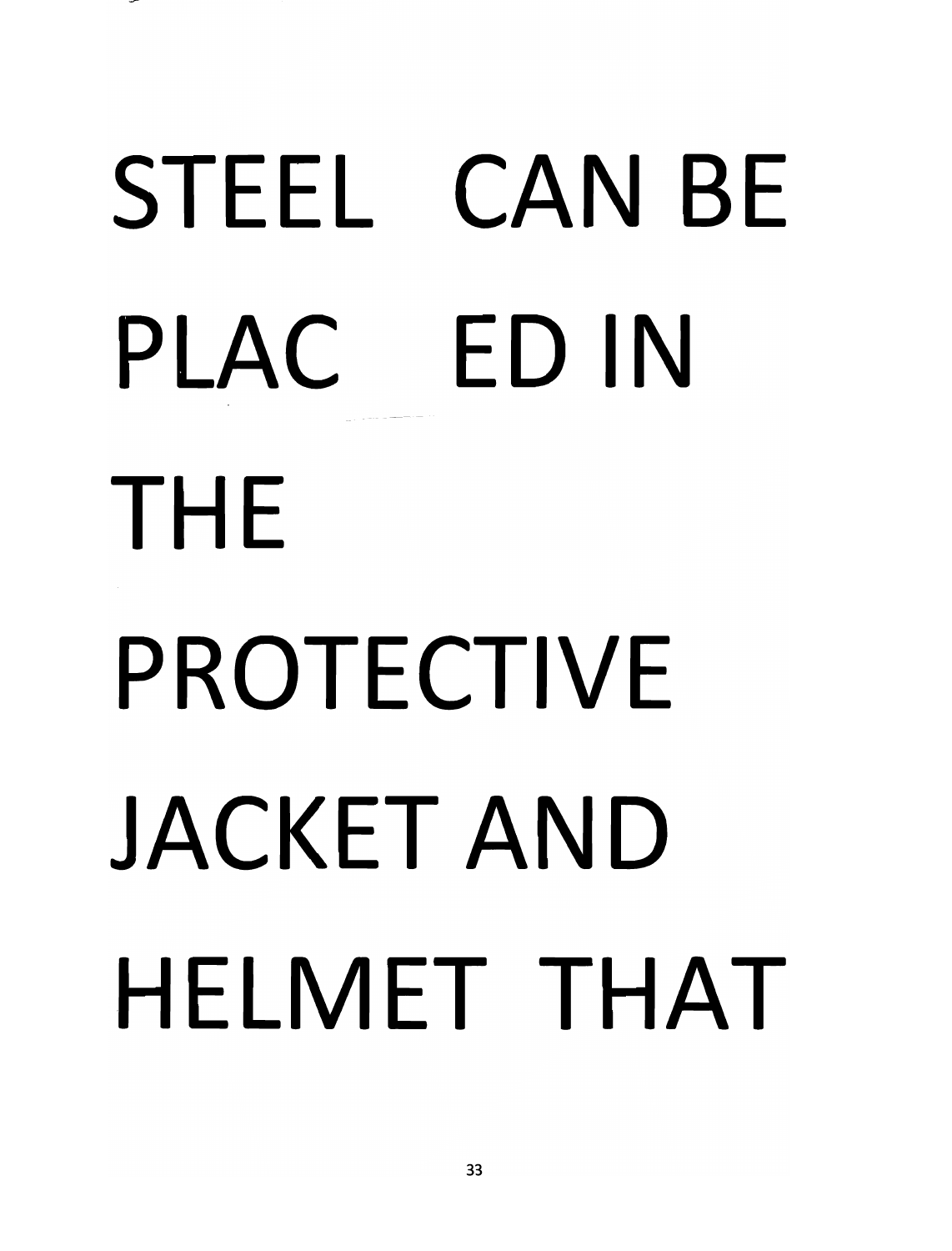### IS AS POWERFULF AS STEEL TO WITHSTAND THE STRIKE OF A KNIFE SPEAR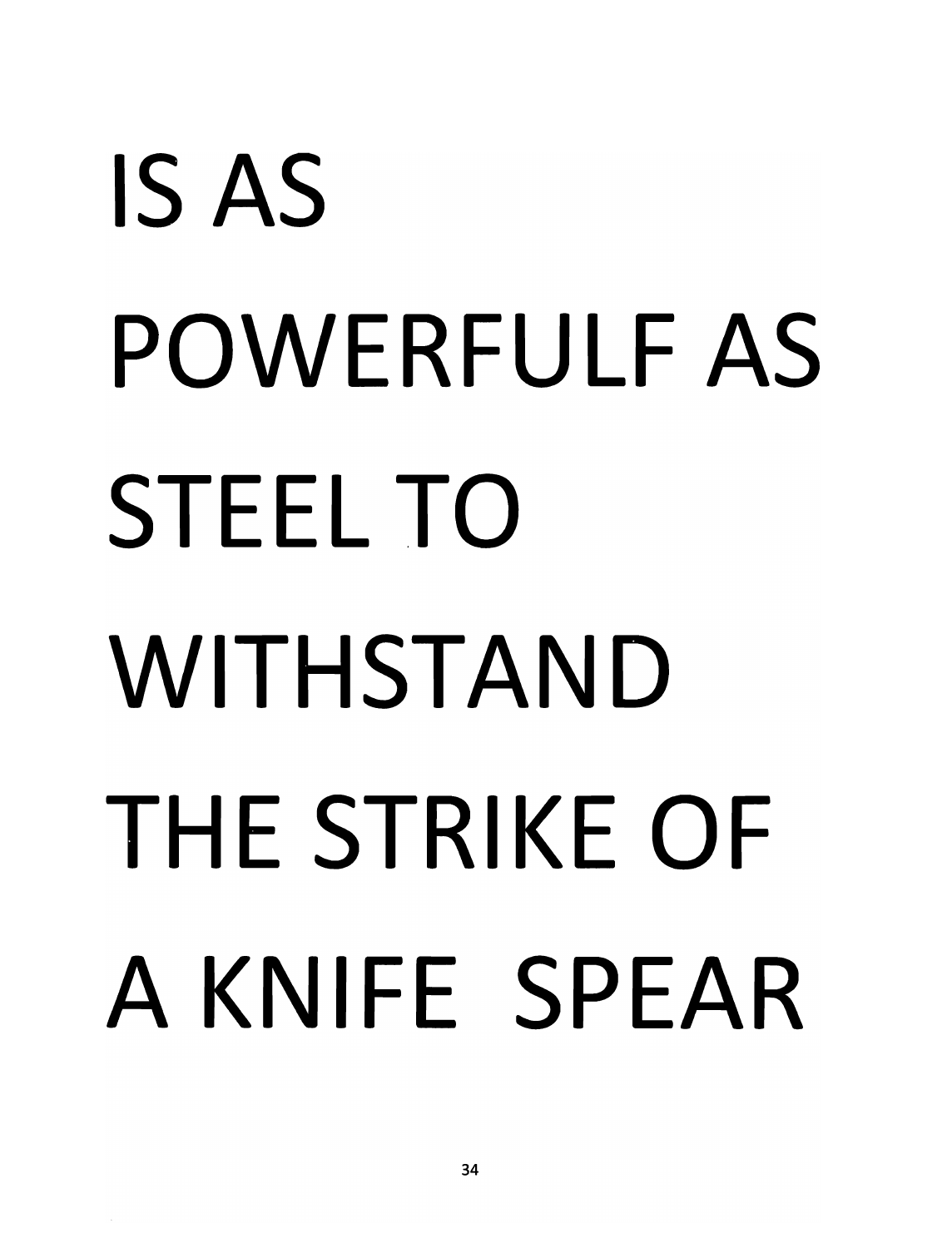# HATCHET AX HAMMER OR HAMMER. FORESIGHT AND TOTAL DISTRUST OF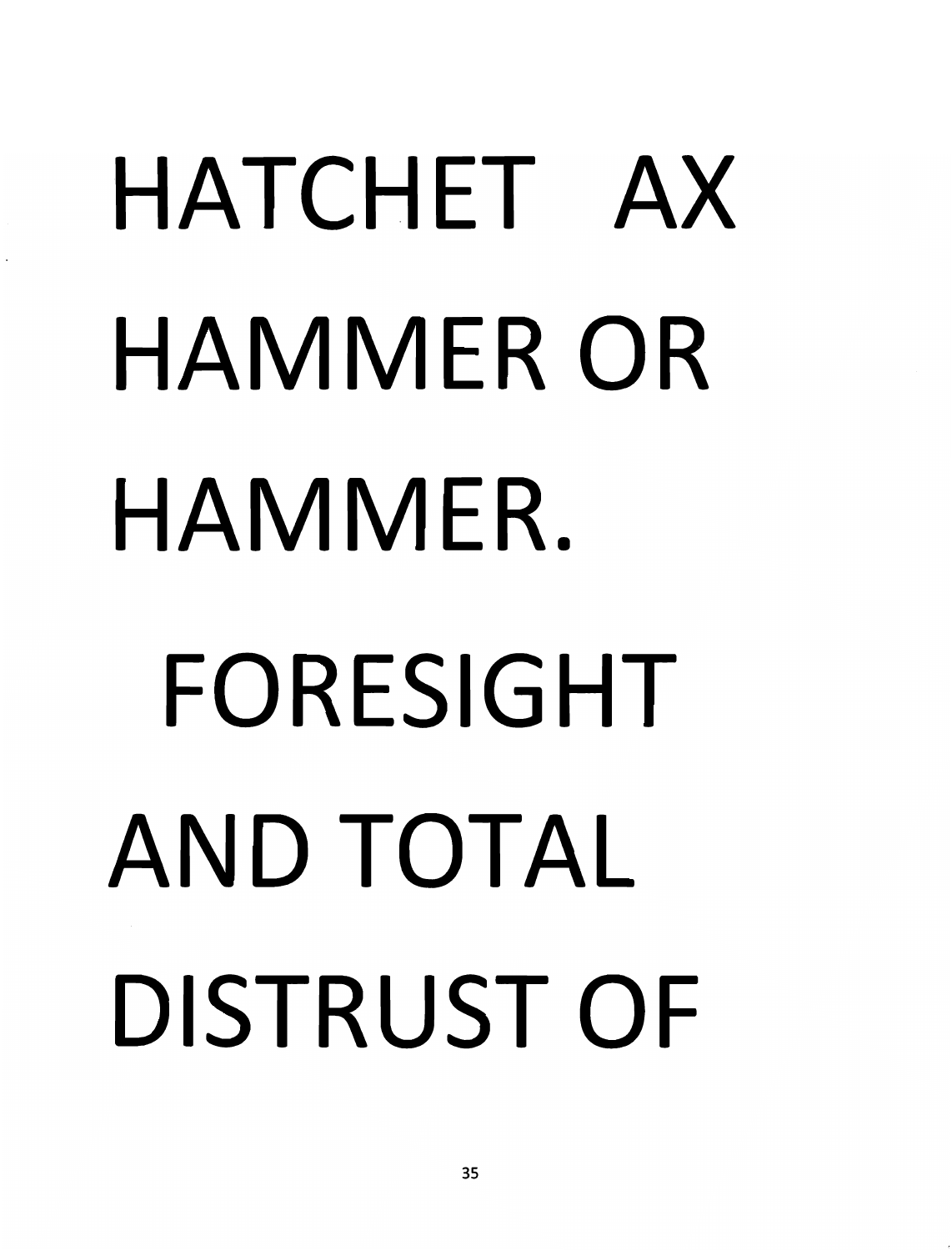### AN ARAB WHO APPROACHES CAN SAVE **LIVES.**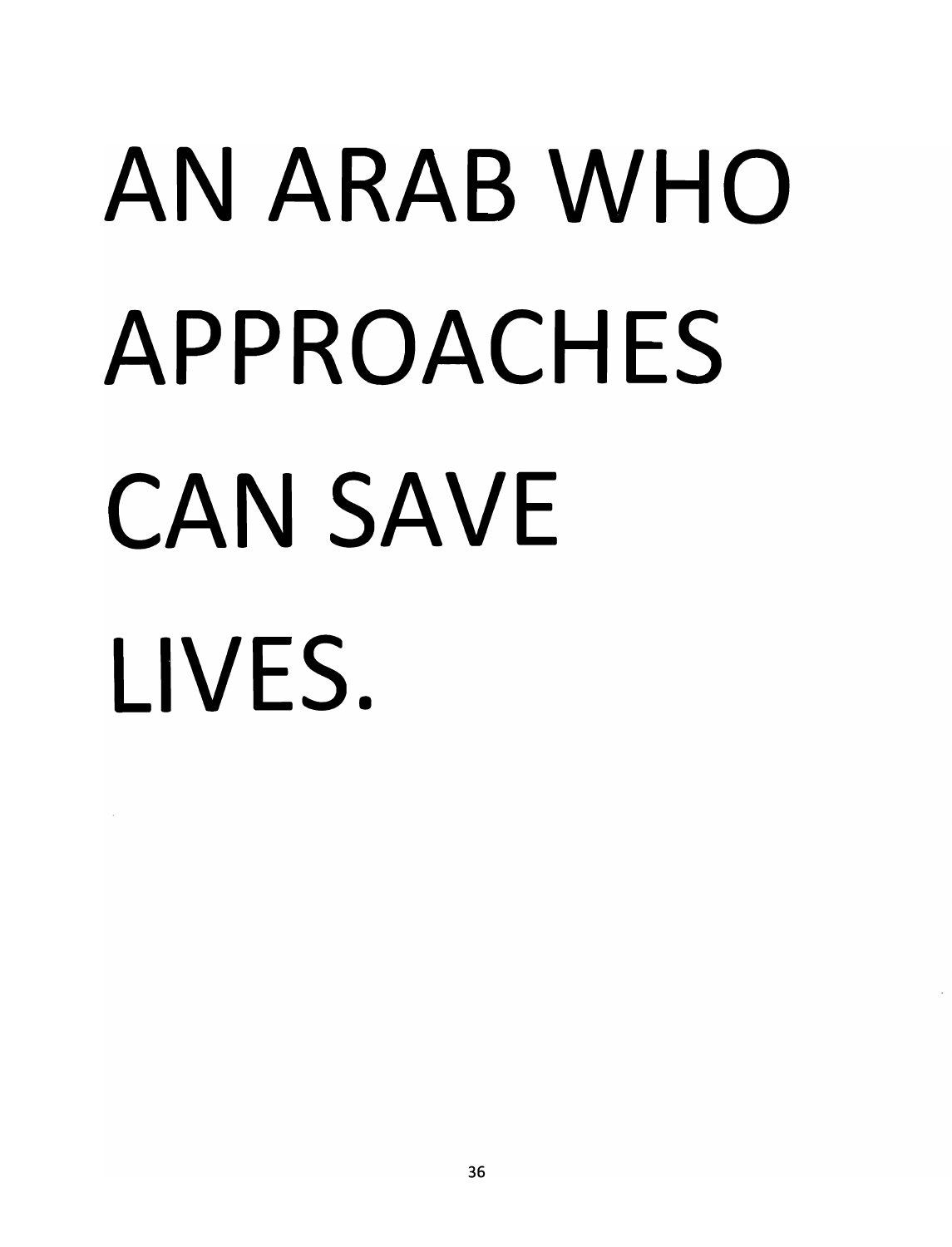# **THIS MUST BE INSTITUTED IMMEDIATELY. ALSO ANY ARAB WHO ATTEMPS TO**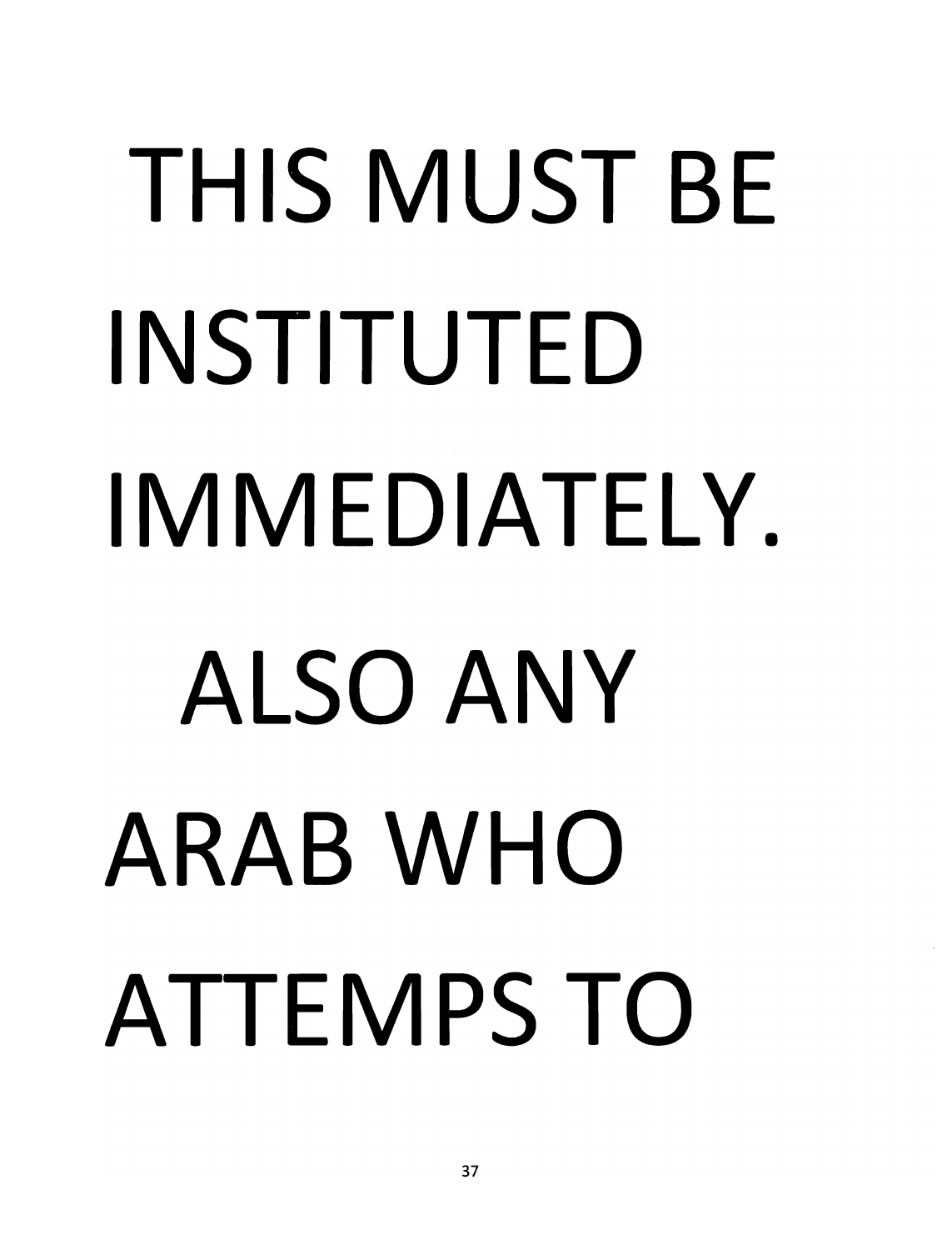### MURDER SHOULD **BE**  IMMEDIATELY SHOT TO DEATH. THE KNESSET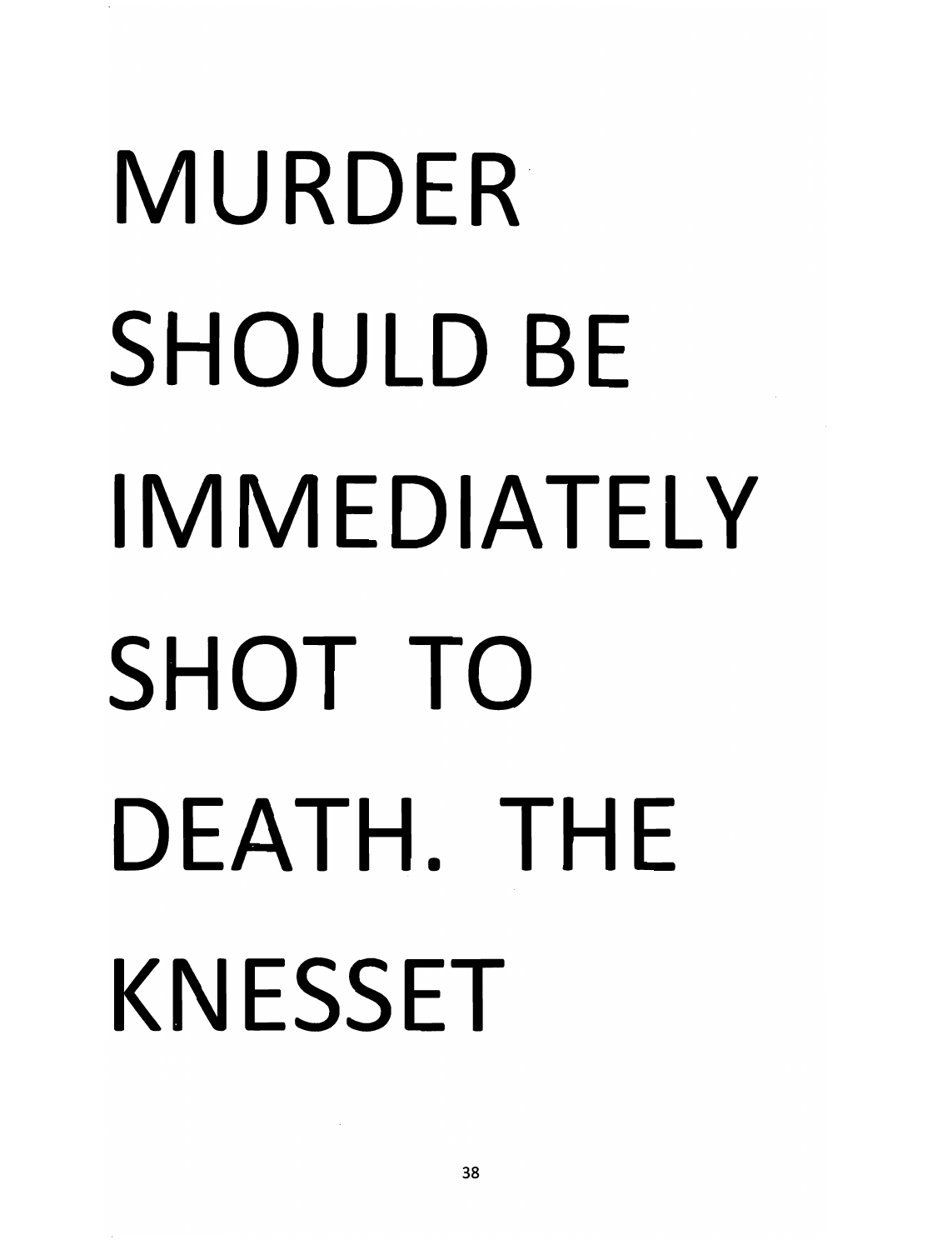### SHOULD PASS A LAW AUTHORIZING DEATH FOR ATTEMPTS TO MURDER. THIS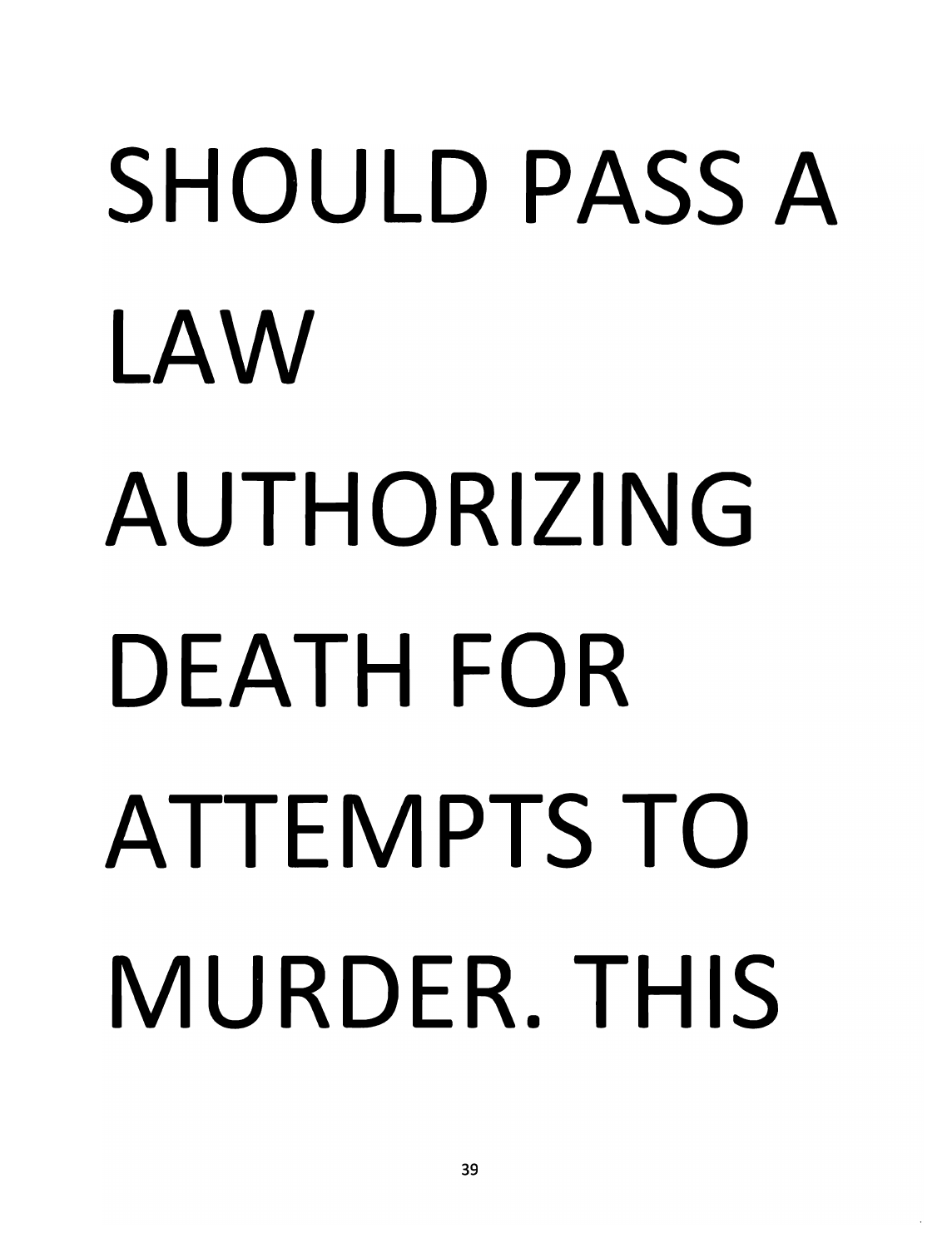### SHOULD BE INSTITUTED IMMEDIATELY. ISRAEL IS AT WAR WITH THESE DAILY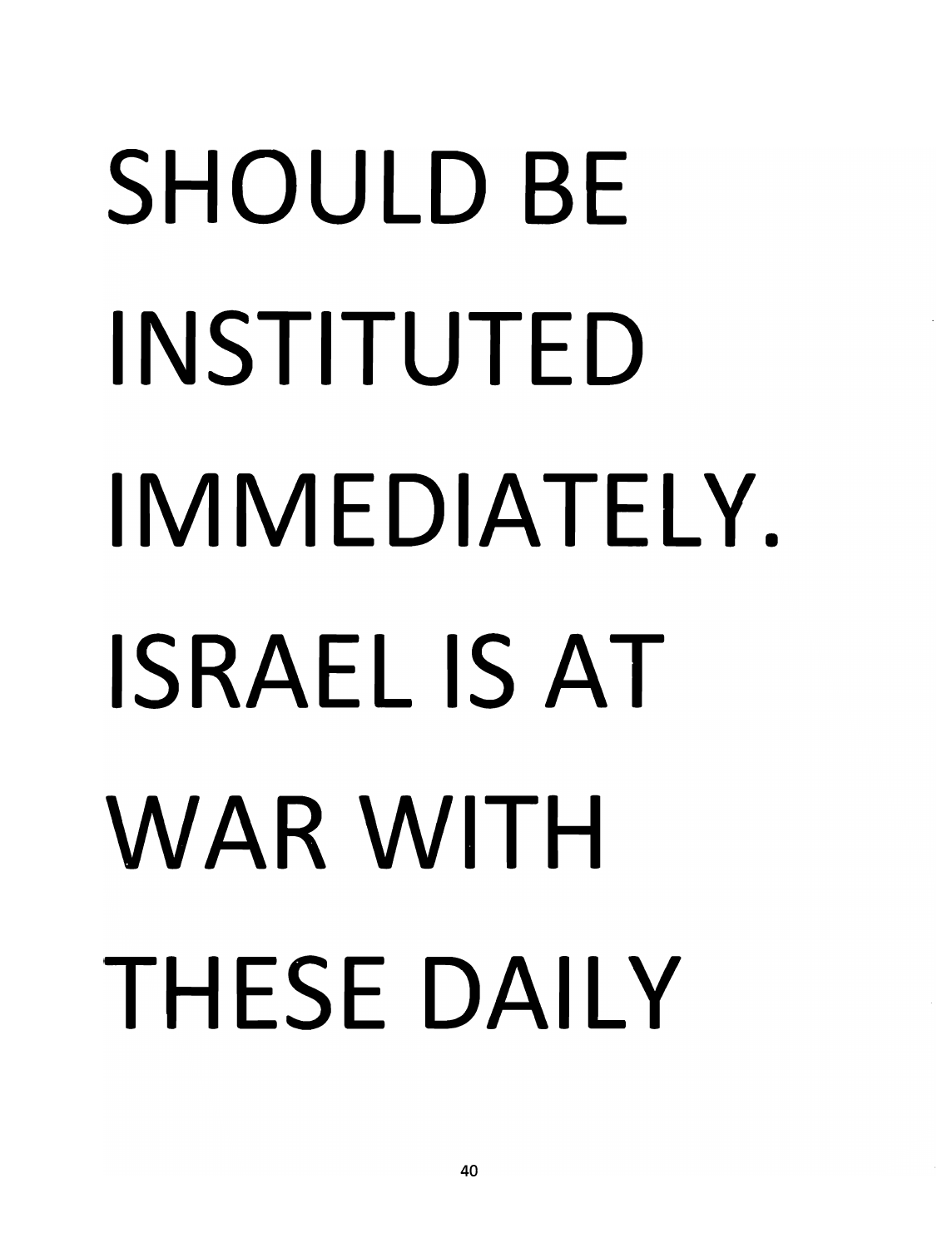### **STABBINNGS** AND CAR **RAMMINGS** SHOOTINGS AND RIOTS. IN A WAR YOU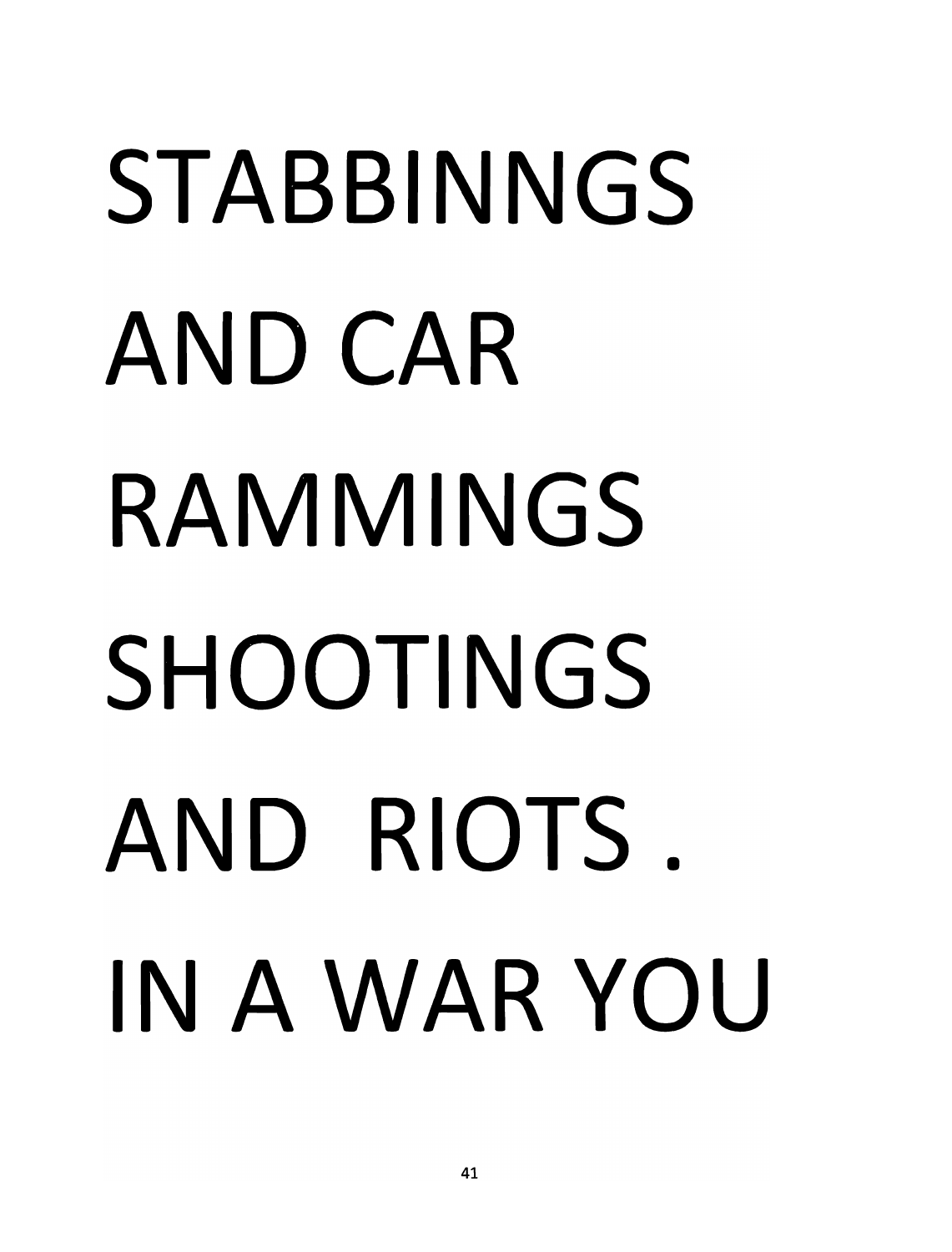# DO NOT HAUL YOUR ADVERSARY IN FRONT OF A JUDICIAL **SYSTEM**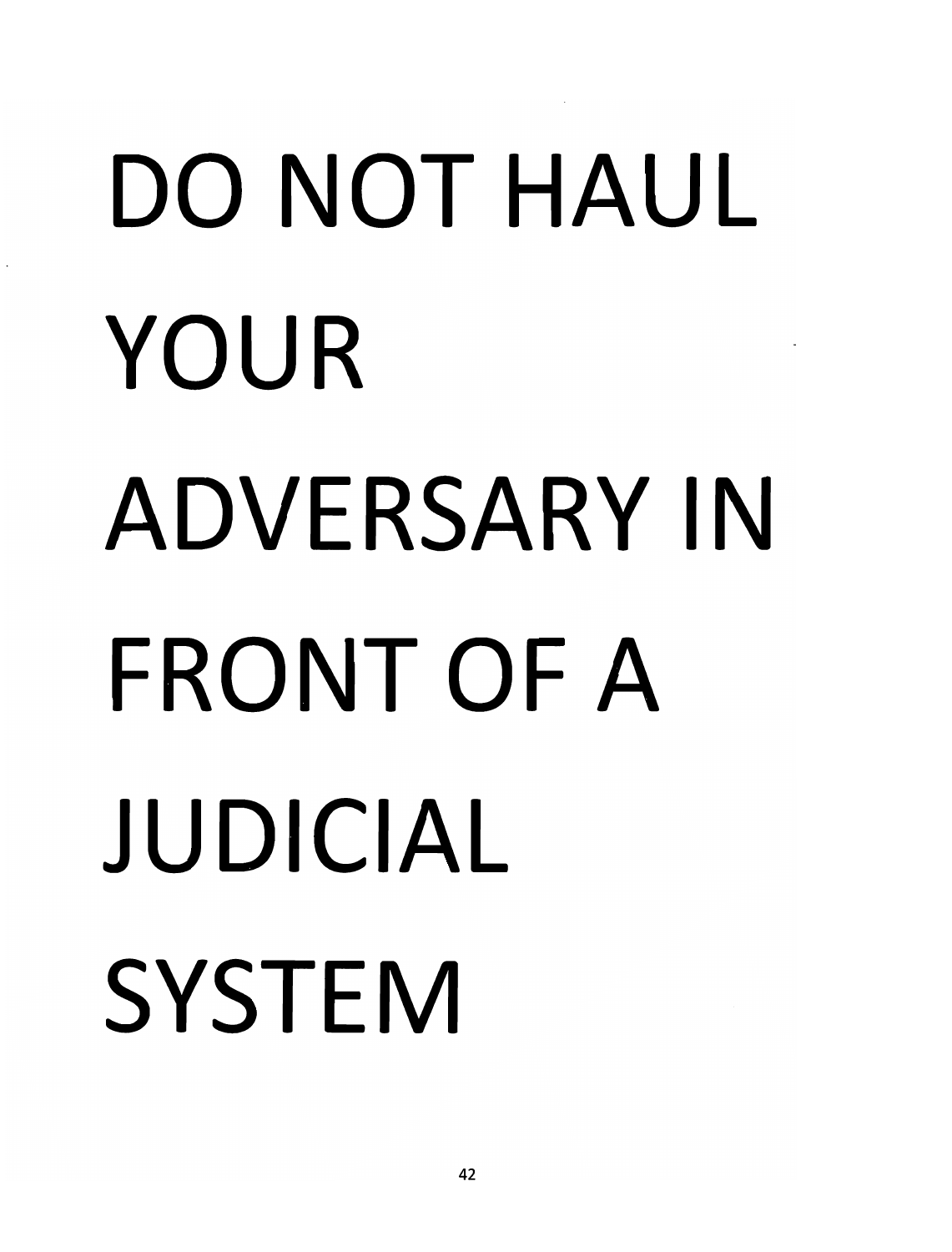### DIFFERENT RULES OF ENGAGEMENT APPLY IN WAR TIME. WHEN ARABS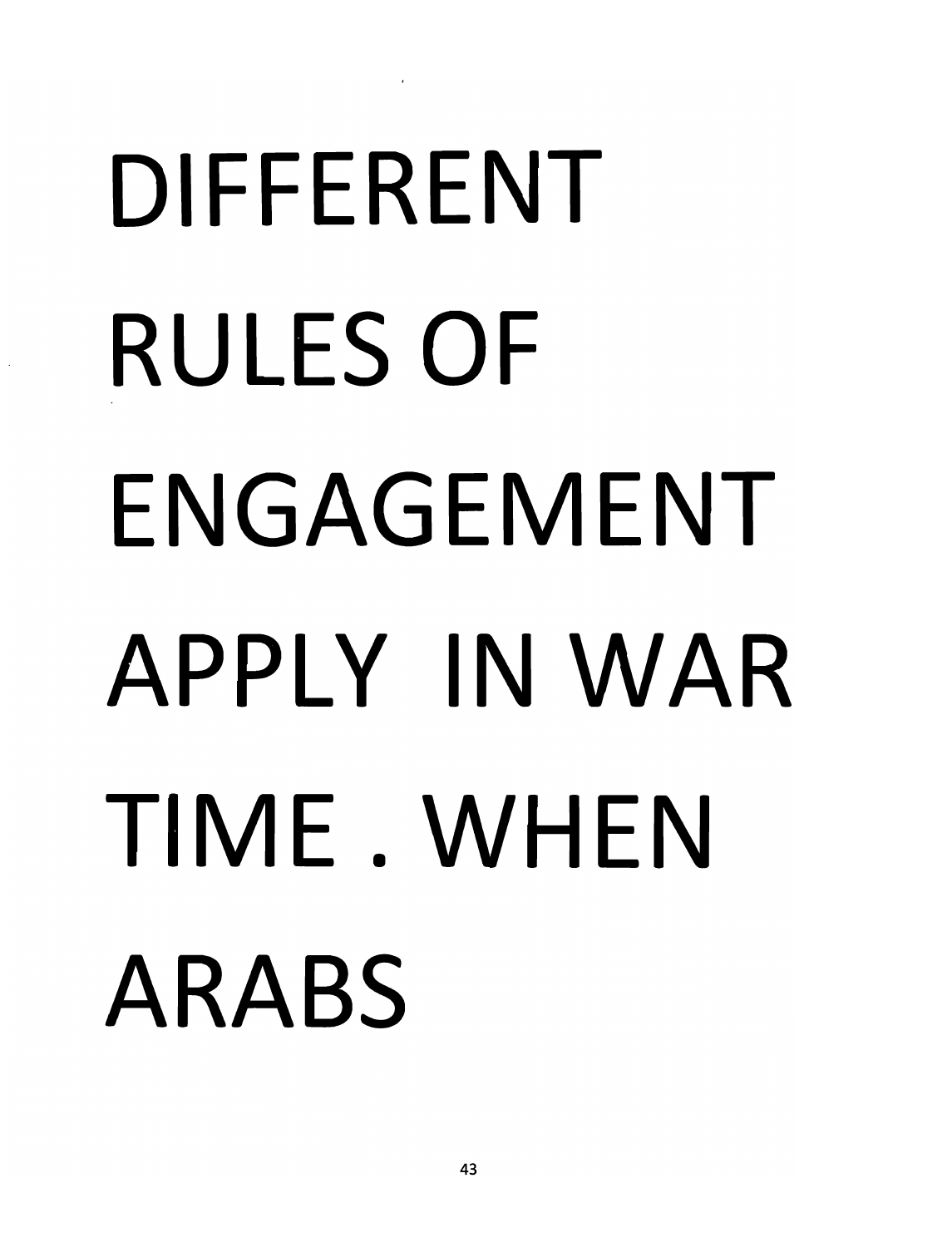### INTERNALIZE THAT WHEN THEY ARISE TO KILL THEY WILL DEFINITELY BE DEAC ;THEN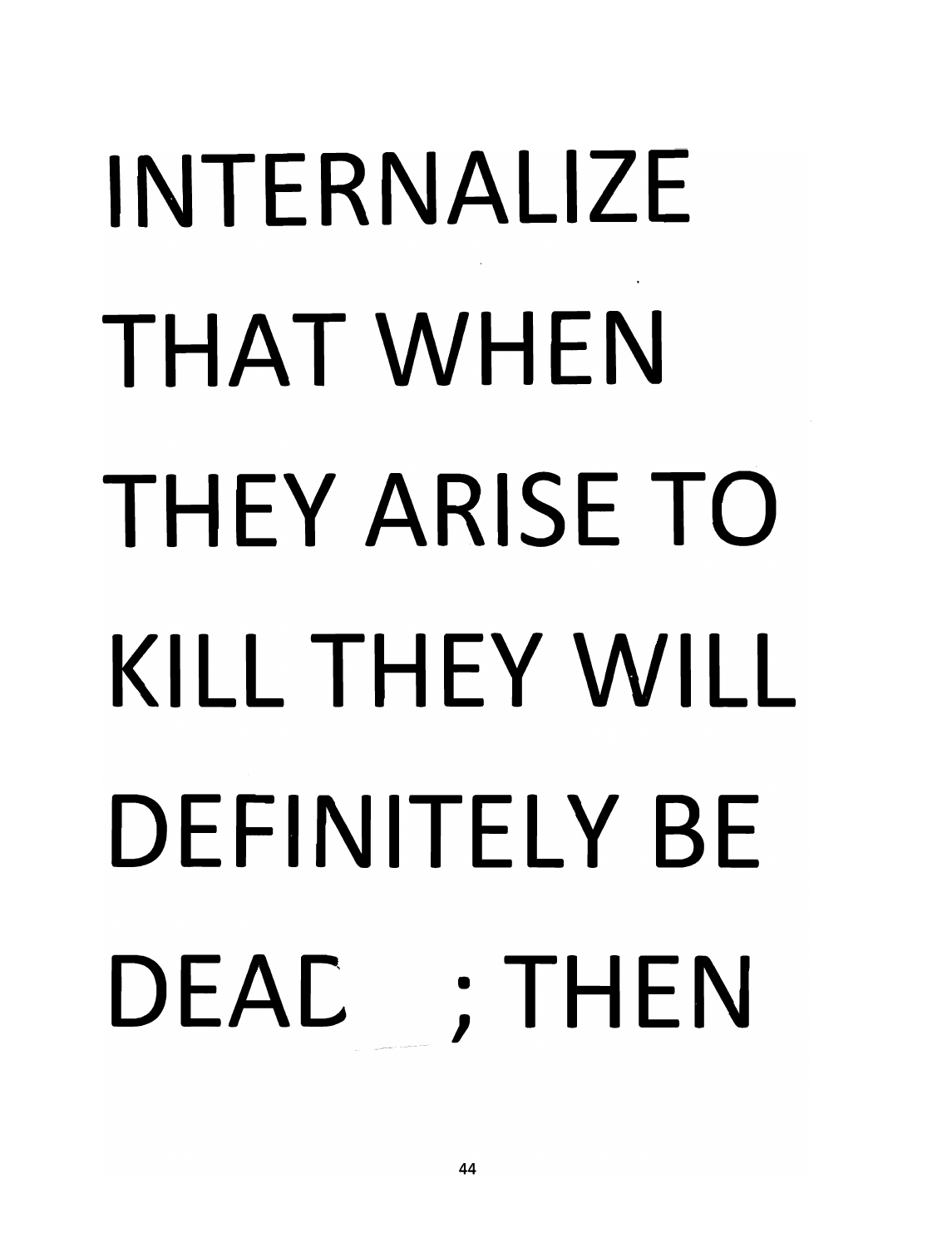#### THEY WILL HESITATE AND ABSTAIN FROM KILLING JEWS. NOT ONLY ARE THE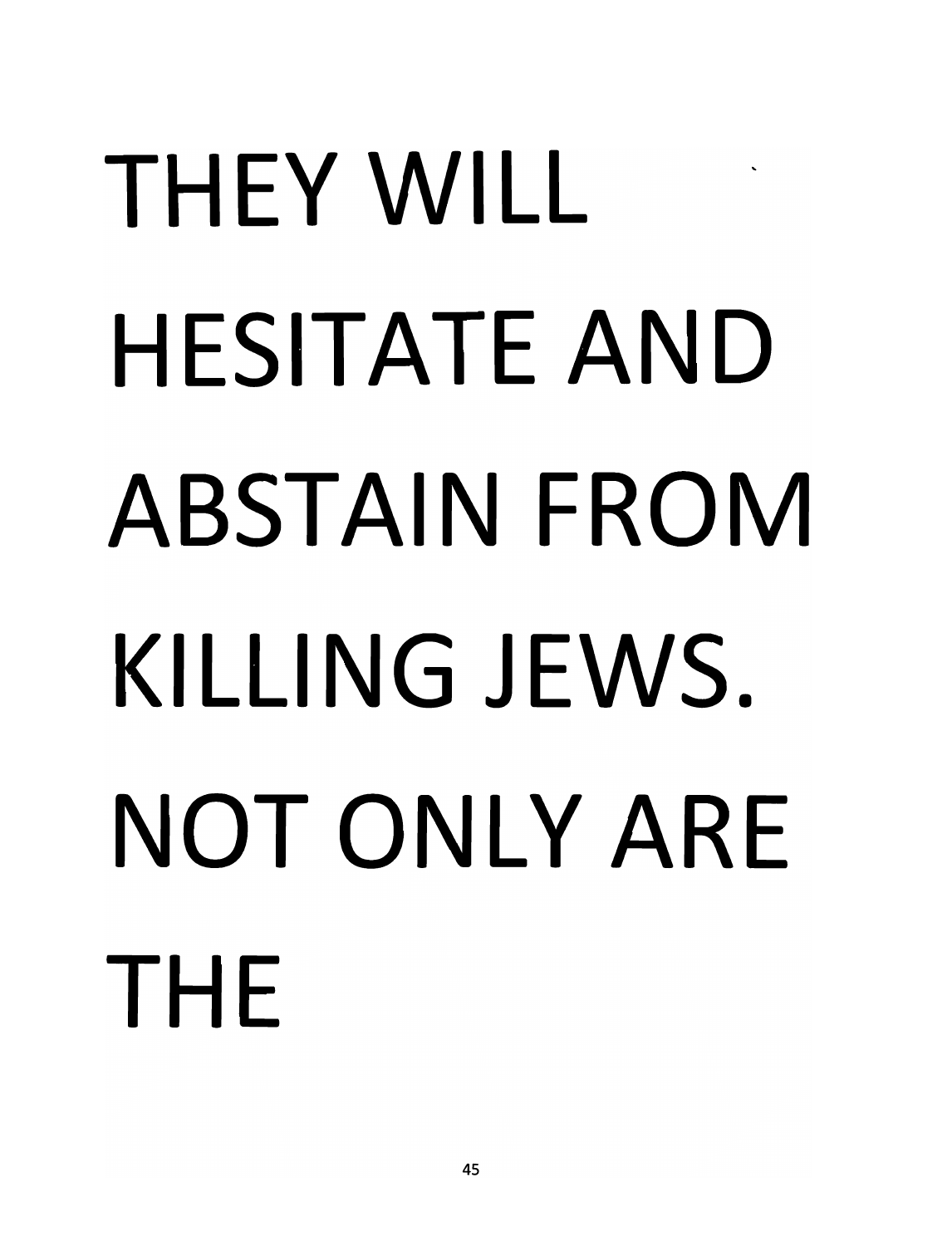### **TERRORISTS TO BE KILLED BUT ALSO ALL ARABS** WHO **INSTIGATE SHULD BE**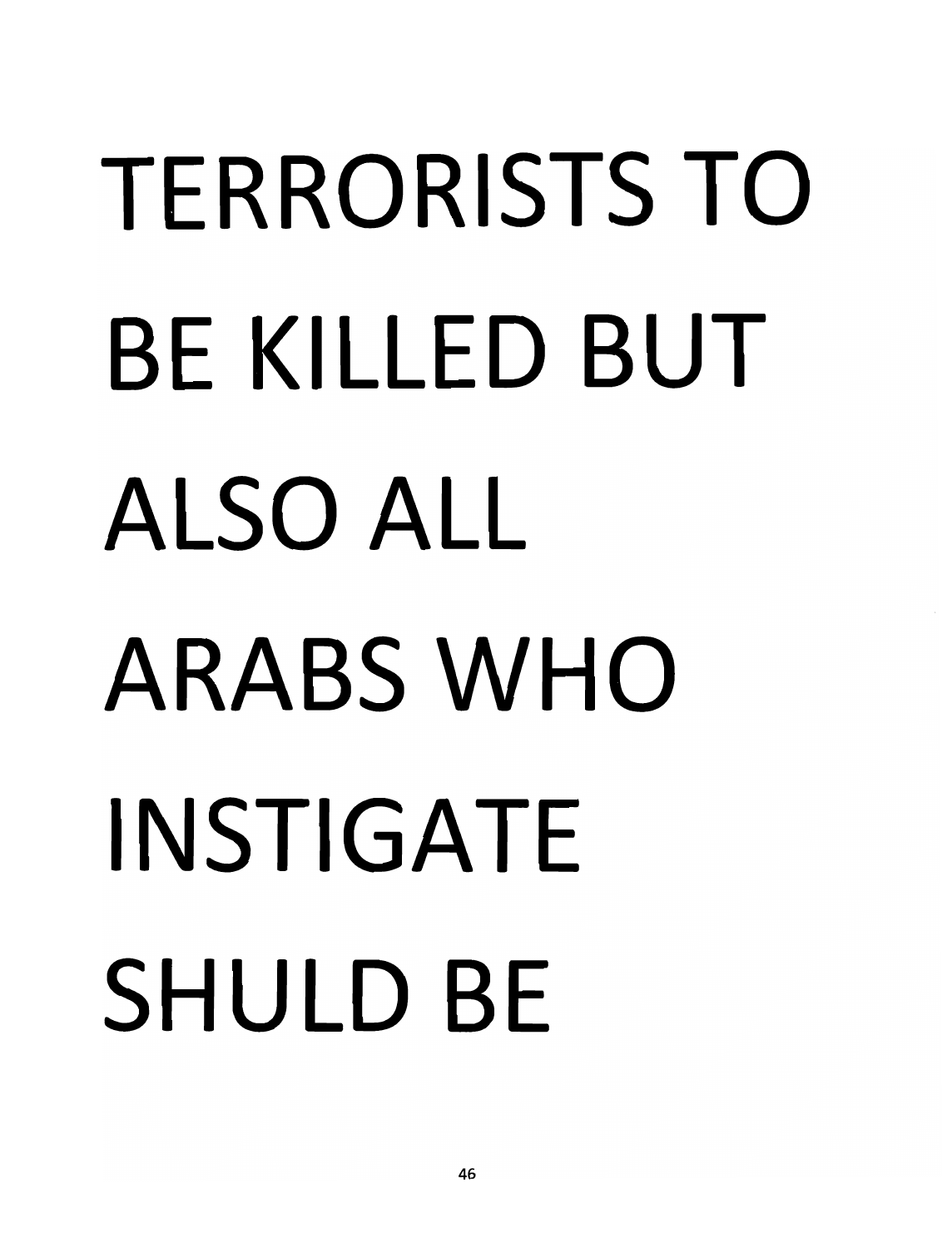#### SHOT.THAT INCLUDES ABBAS AND ALL **HIS** HENCHMEN, THE LEADERS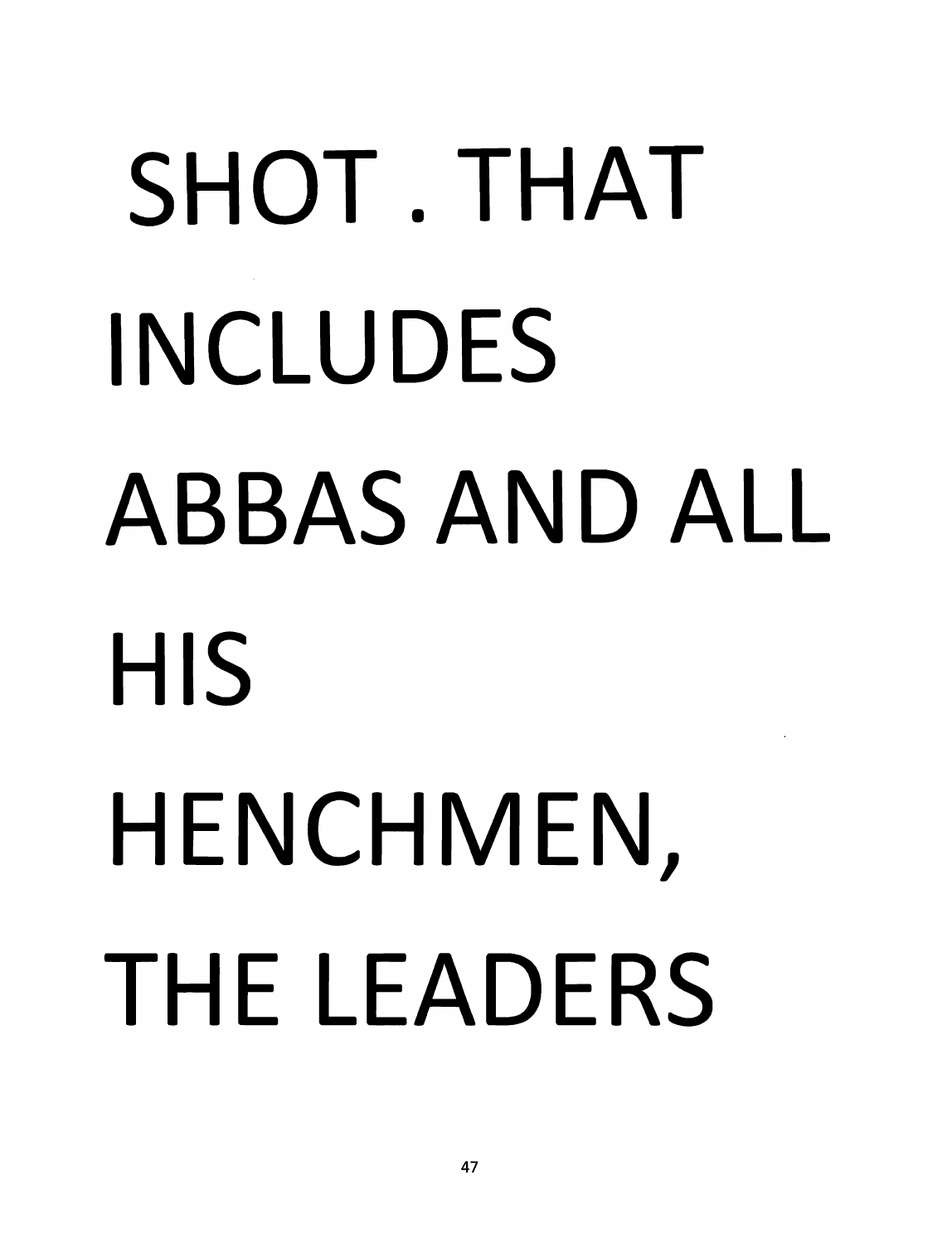### IN GAZA FROM HAMASAND ALL THE ARAB INSTIGATORS IN THE KNESSET.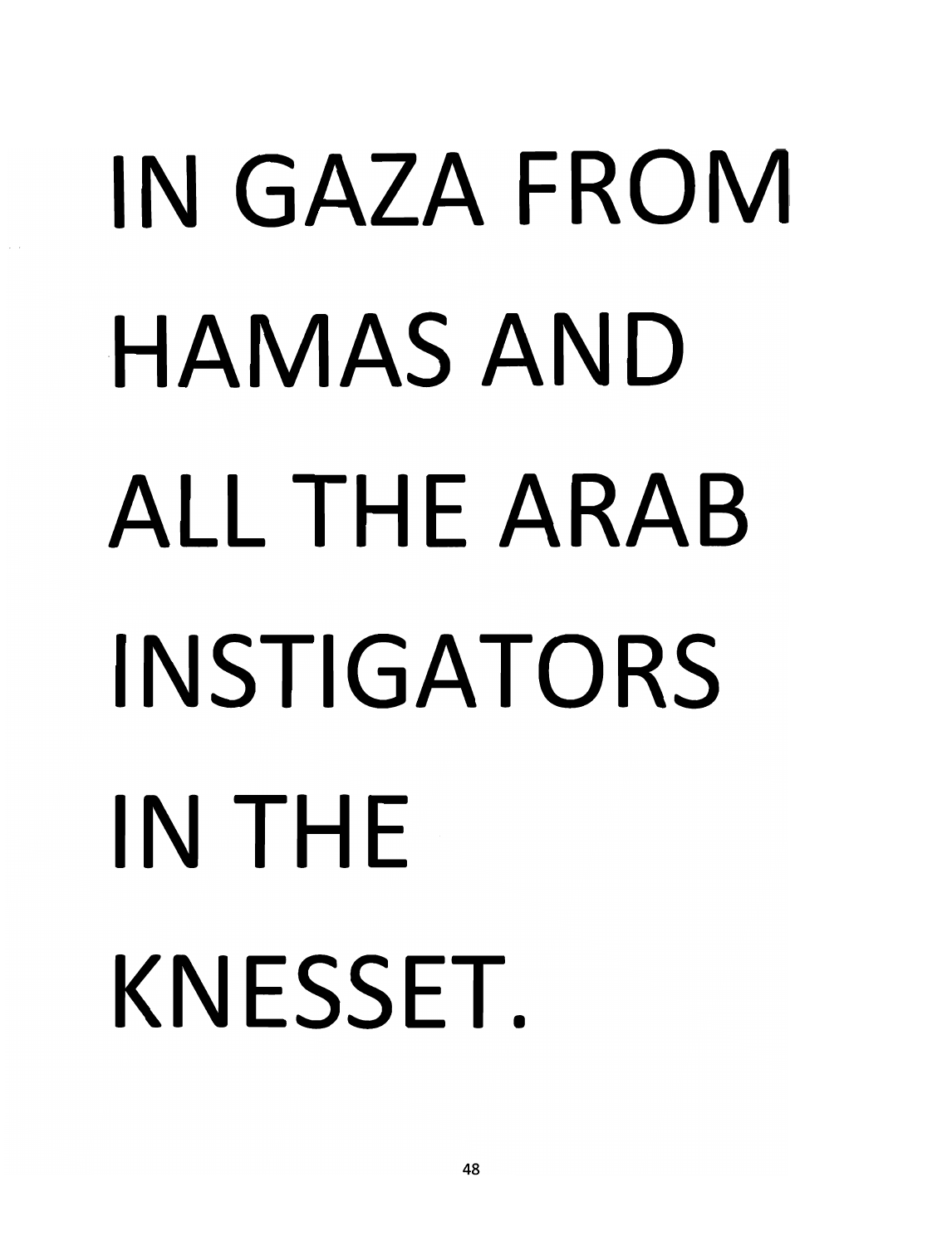### OF COURSE THE LEADERS AND FOLLOWERS OF THE NORTHERN BROTHERHOOD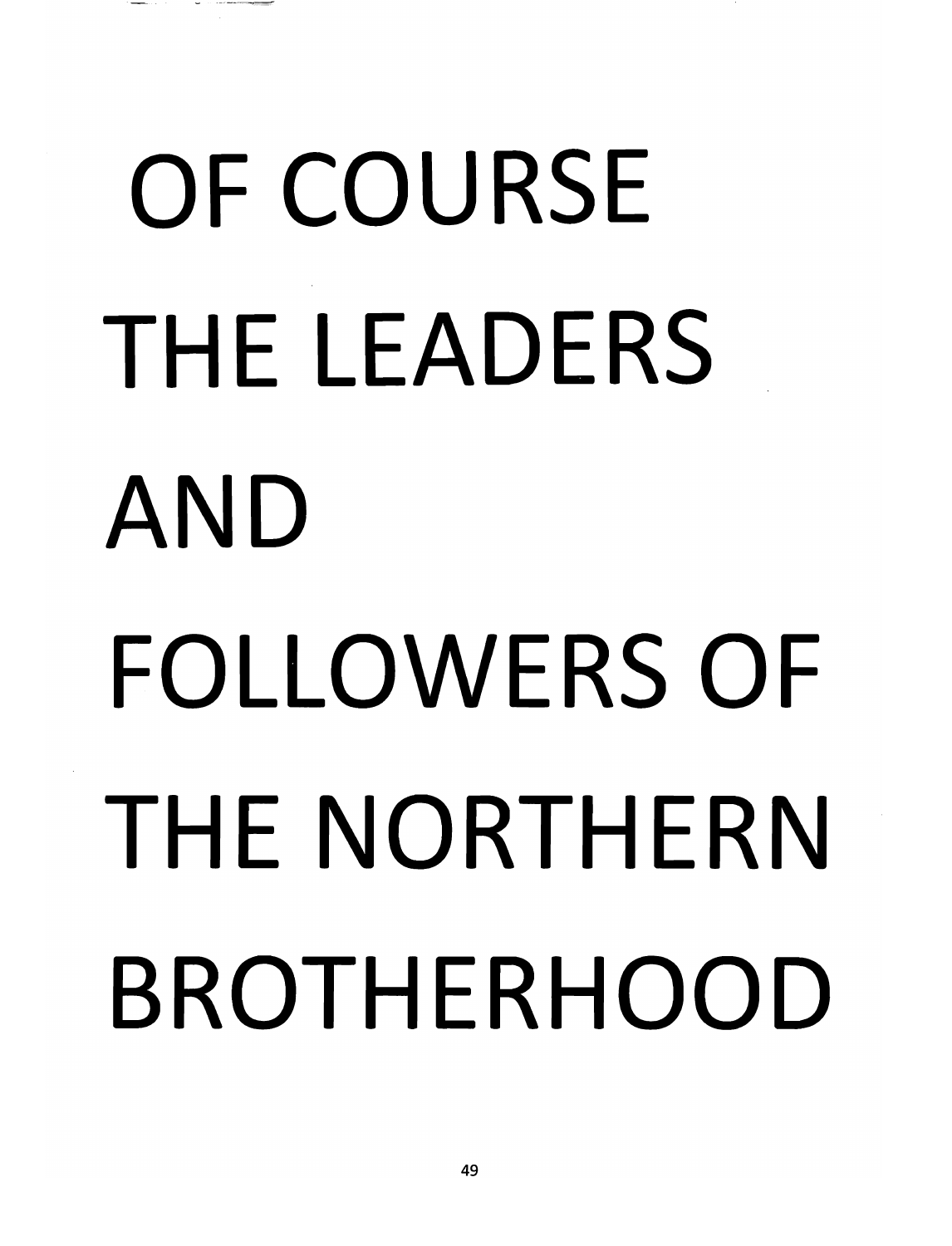# SHOULD **BE**  KILLED. WHAT I PROPOSE TO DO TO THE ARAB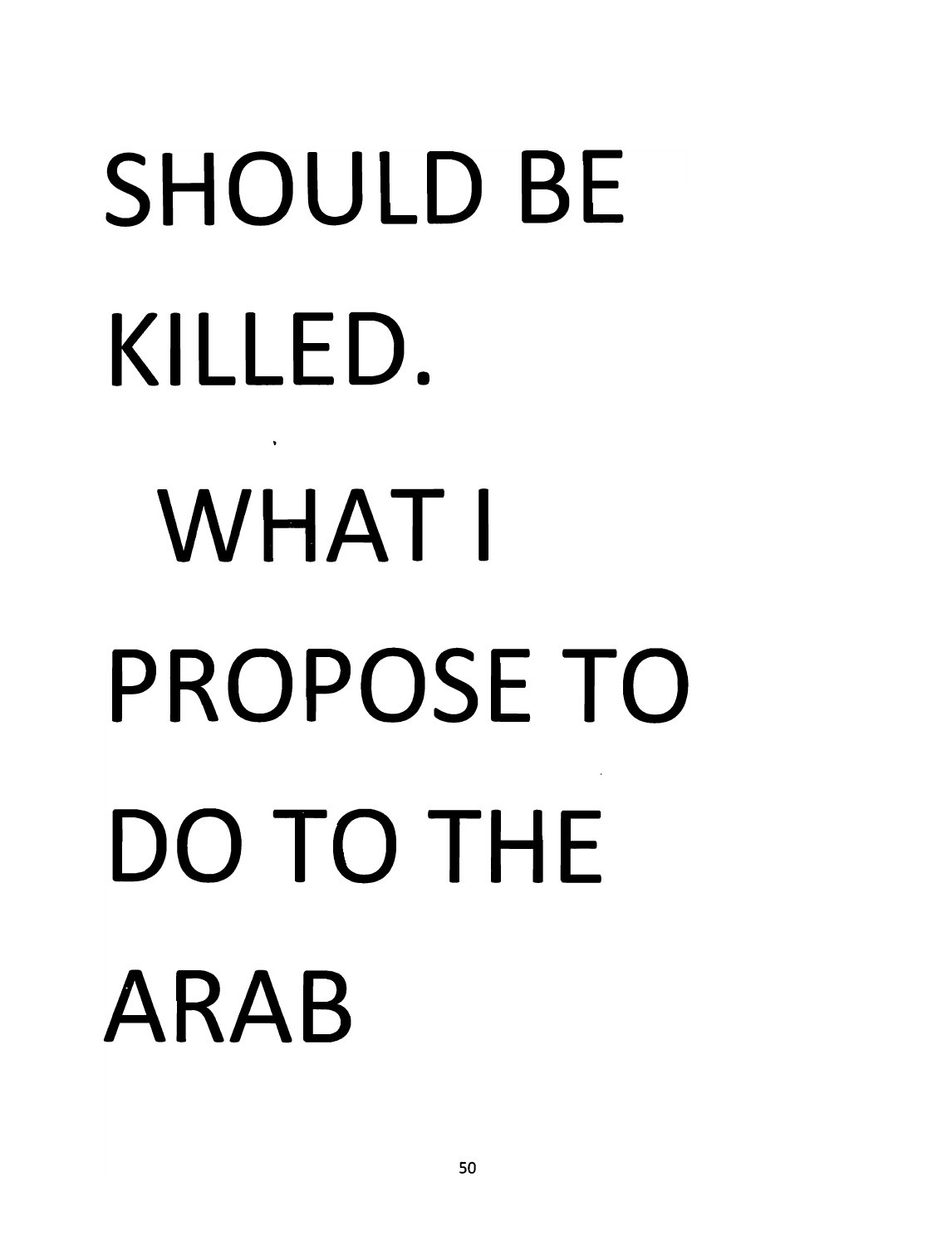### **MEMBERS OF THE KNESSET**  WHO **INSTIGATE THE KILLING OF JEWS** AND **THE**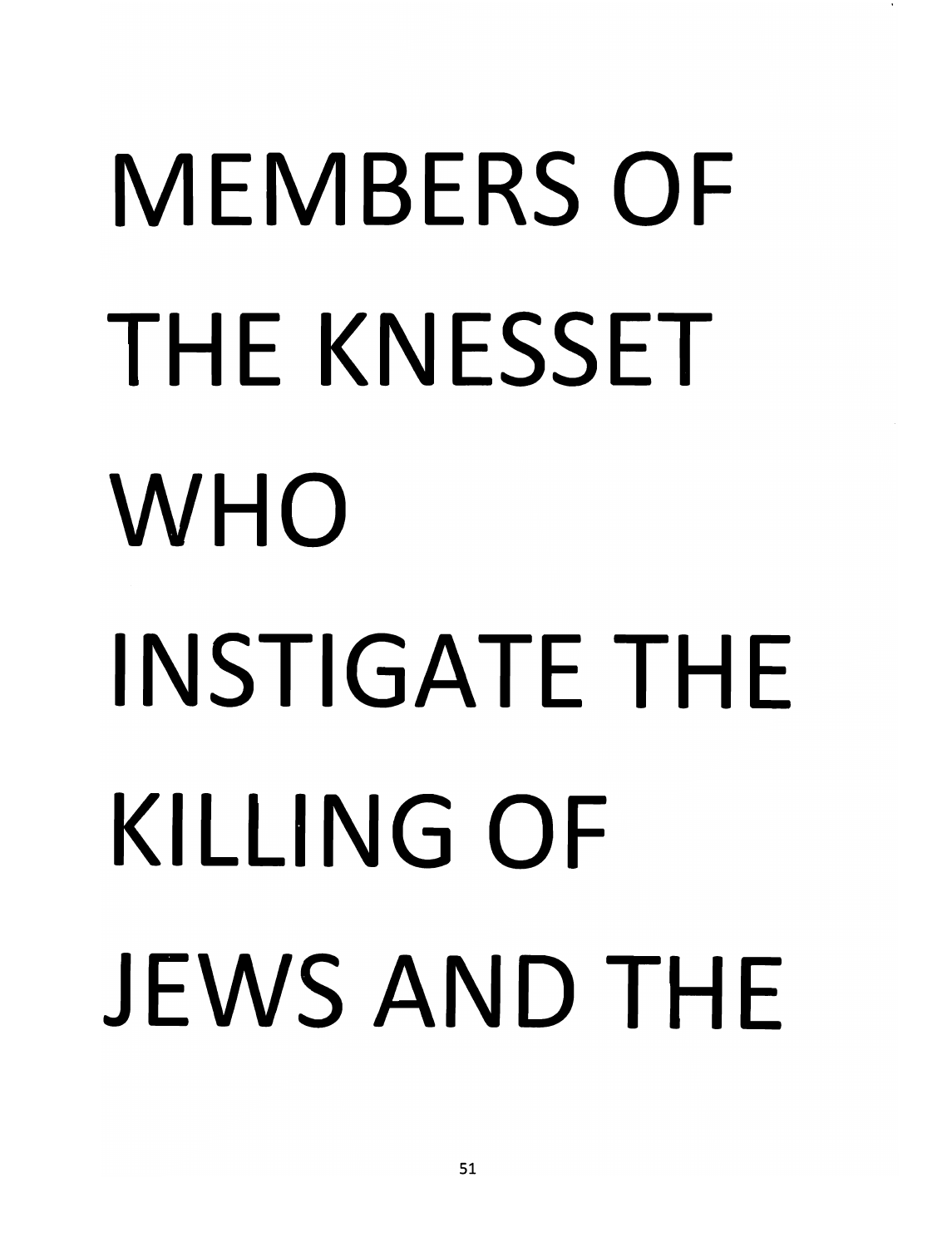### LEADERS OF THE NORTHEN BROTHERHOOD MEMBERS IF THAT IS NOT POSSIBLE THEY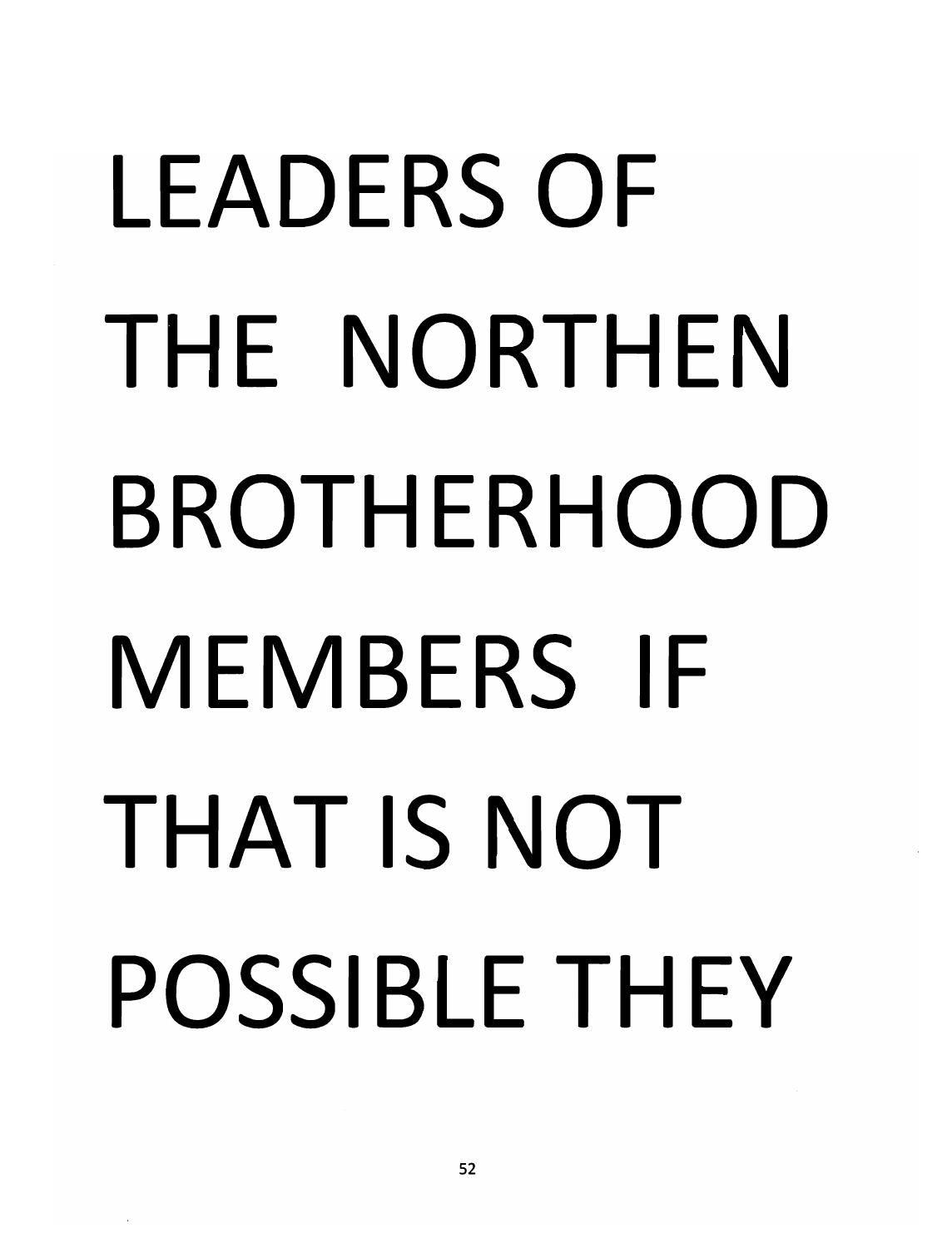### SHOULD **BE**  SENTENCED TO **LI FE I N** PRISON. PUNISHMENT FOR INSTIGATING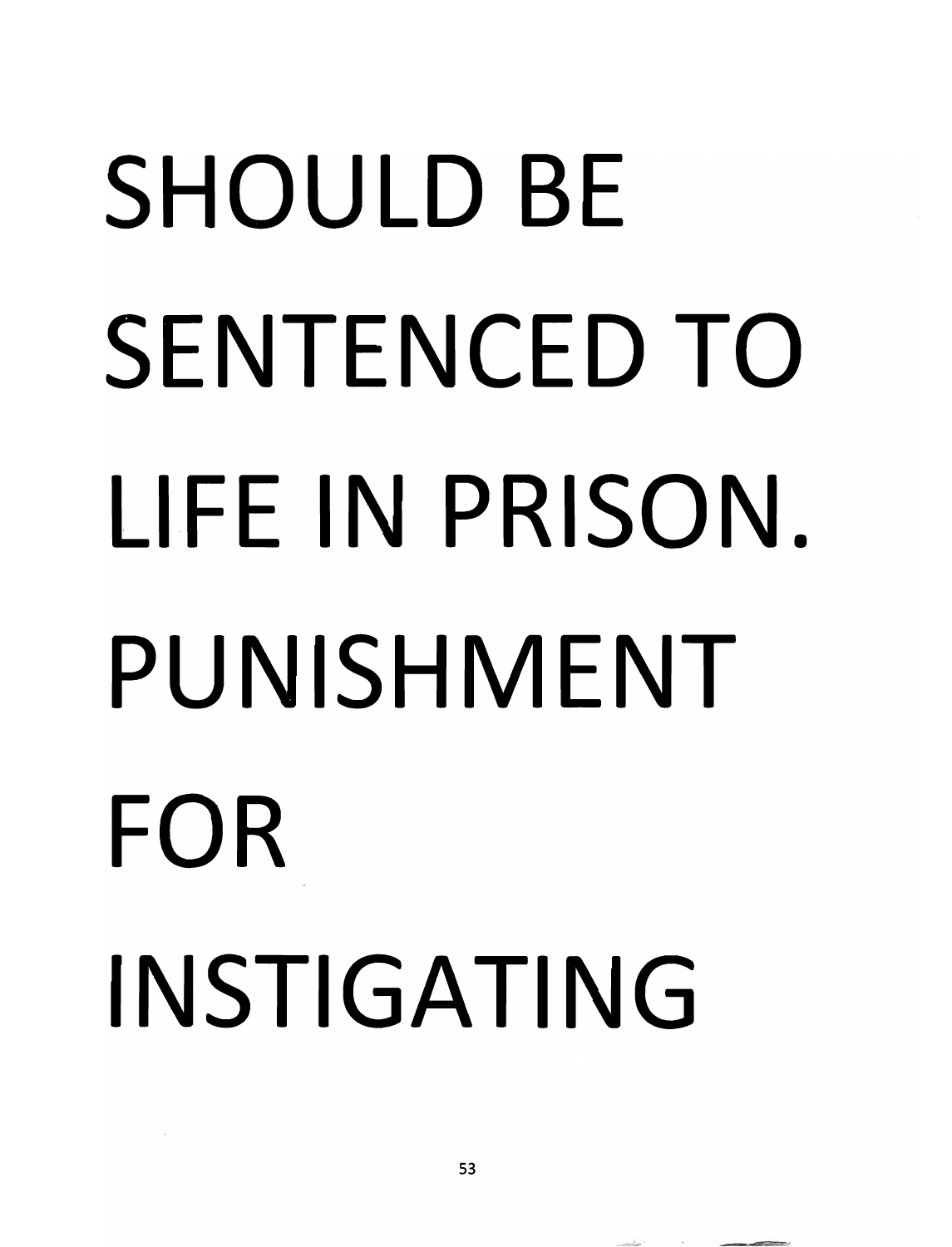# THE RIOTS. ALL THEIR FUNDS MUST BE CONFISCATED. ISRAEL MUST ELIMINATE THE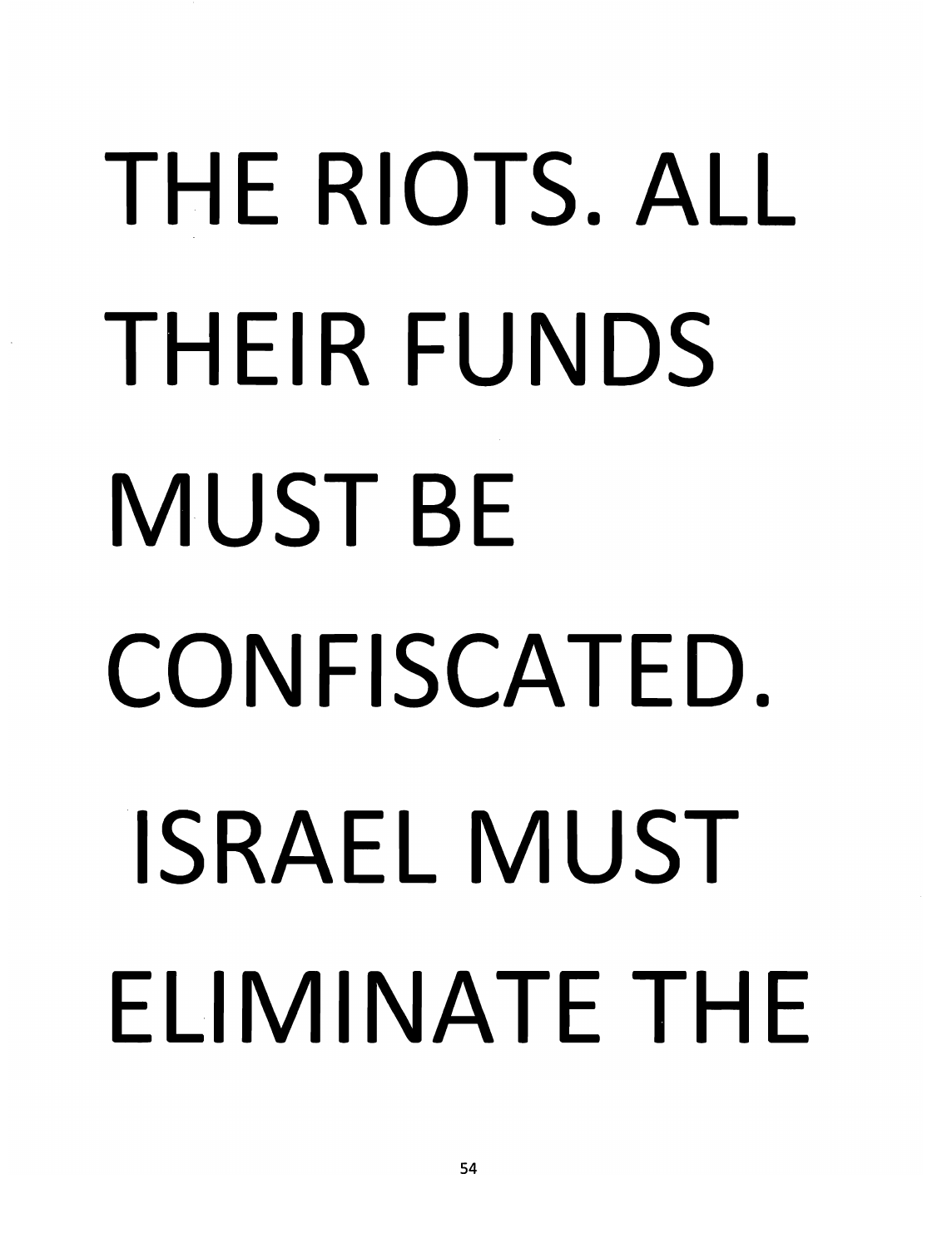### ABUSE OF DEMOCRATIC PRINCIPLES TO STRANGEL JEWS AND THE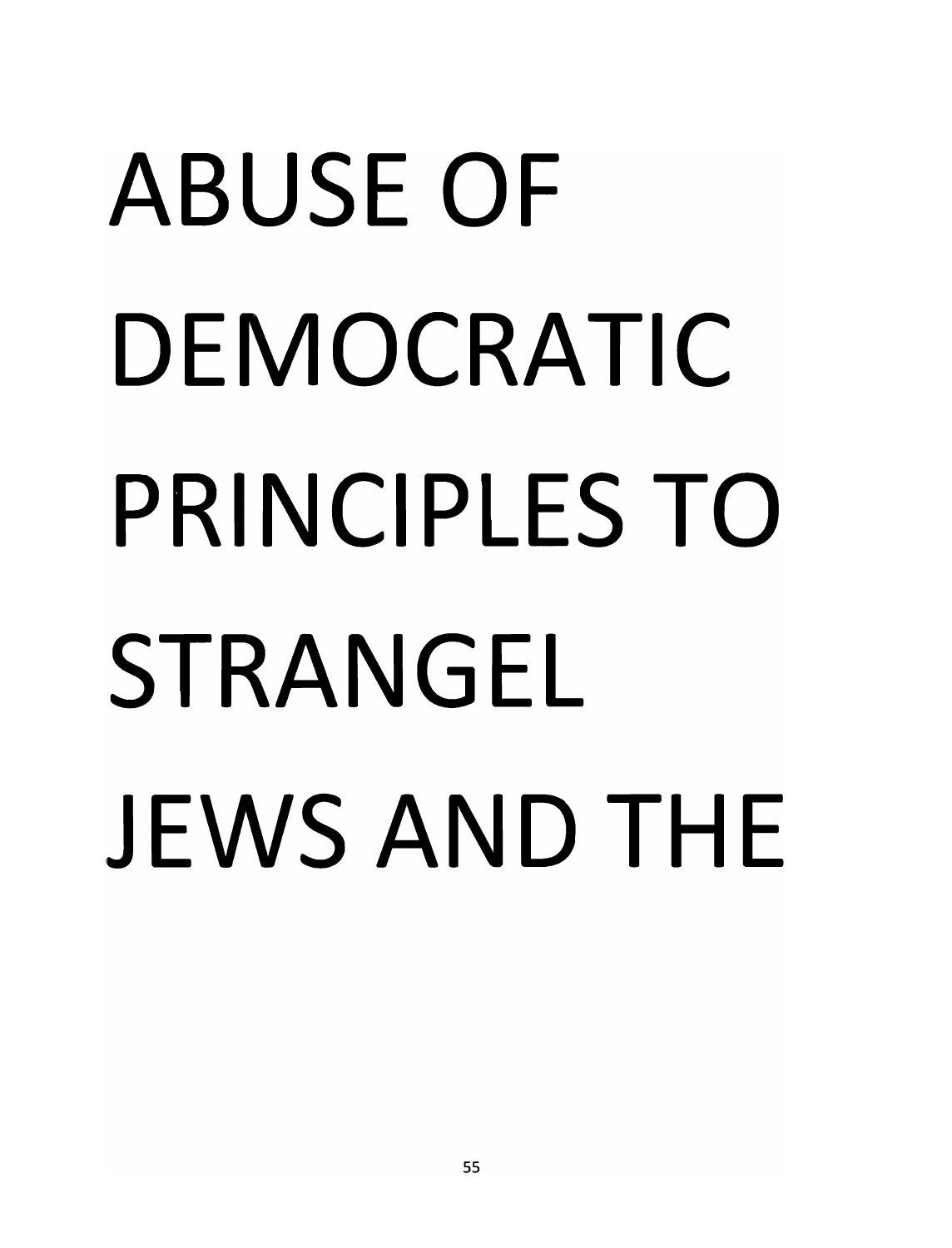### JEWISH STATE OF ISRAEL. DEMOCRACY **IS A**  SYSTEMNOT A GOD THAT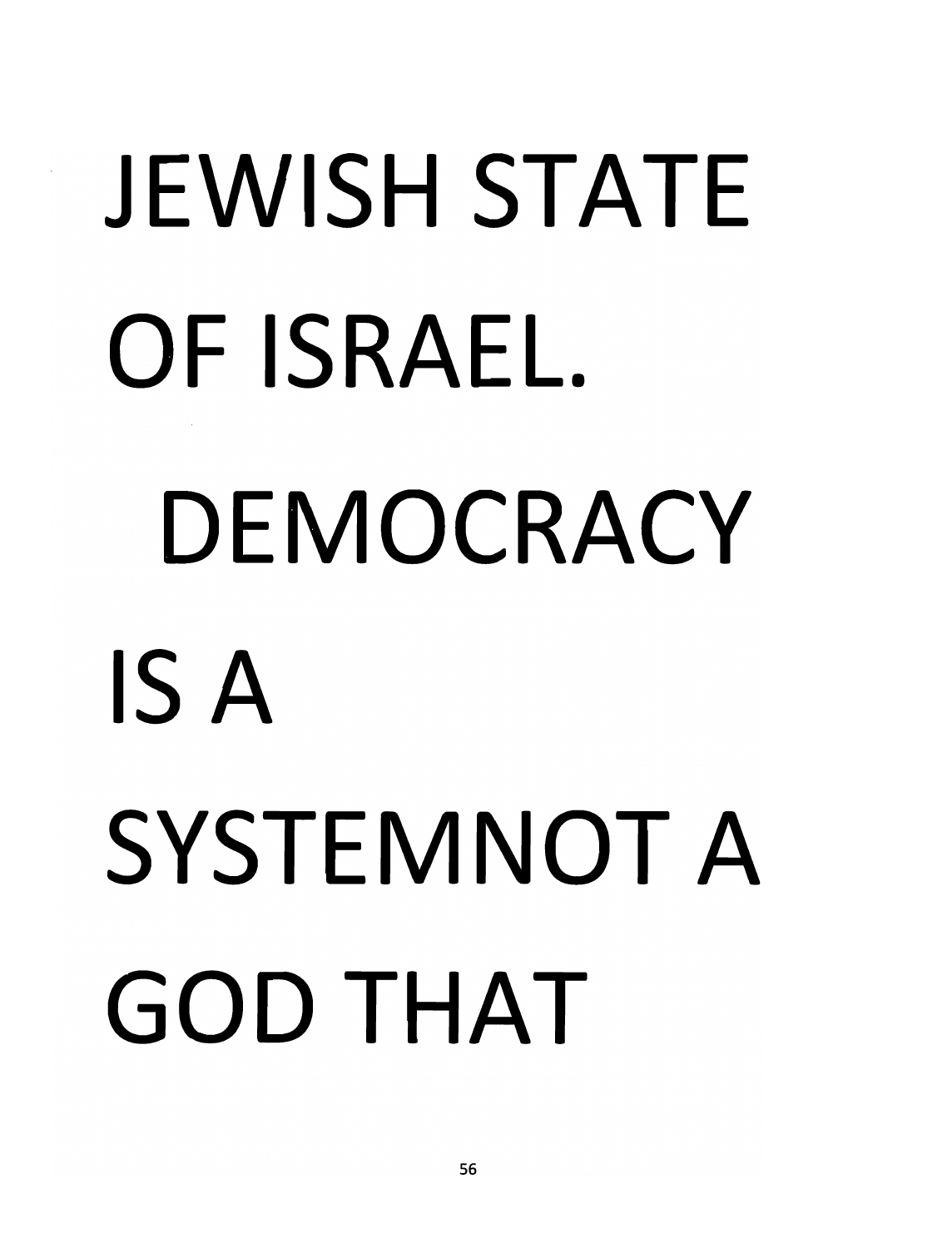### TRUMPS EVERY THING ELSE. LIFE FOR JEWS AND THE STATE OF ISREAL FOR JEWS TRUMPS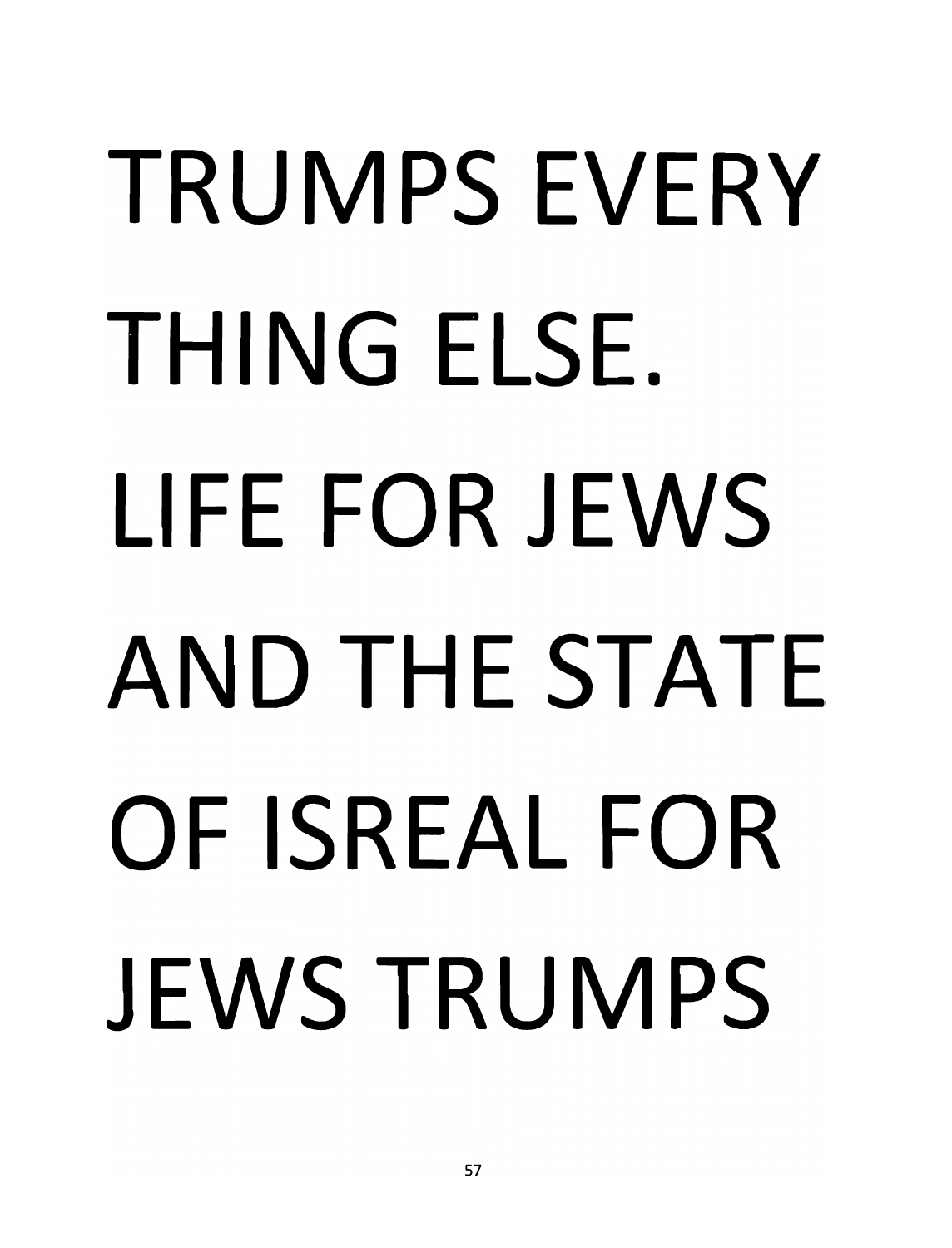### EVERY LAW EVERY CONVENTION AND EVERY SYSTEM OF GOVERNMENT.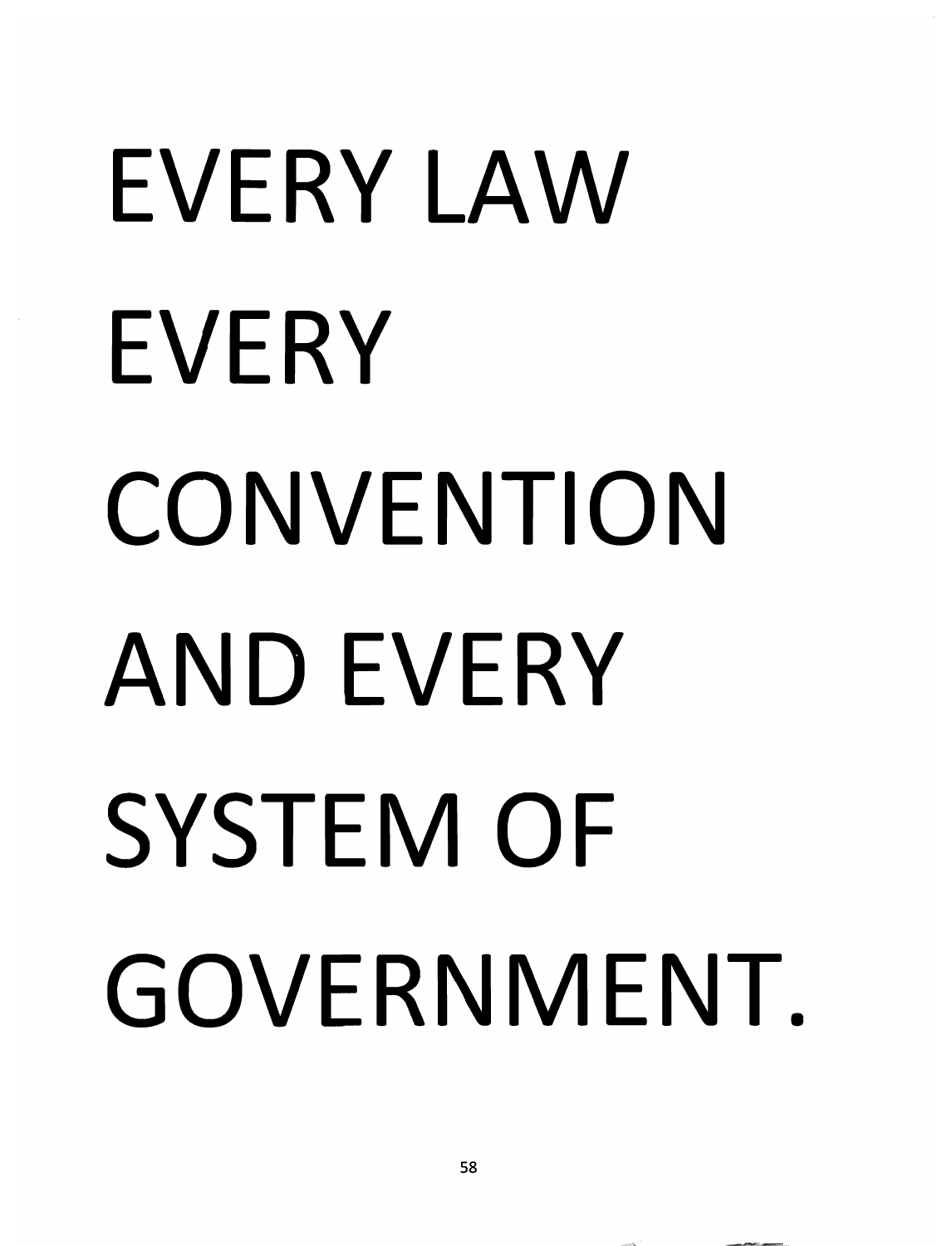### IF WE CAN ACHIEVE THESE GOAL WITH A DEMOCRACY FINE. IF NOT WE WILL